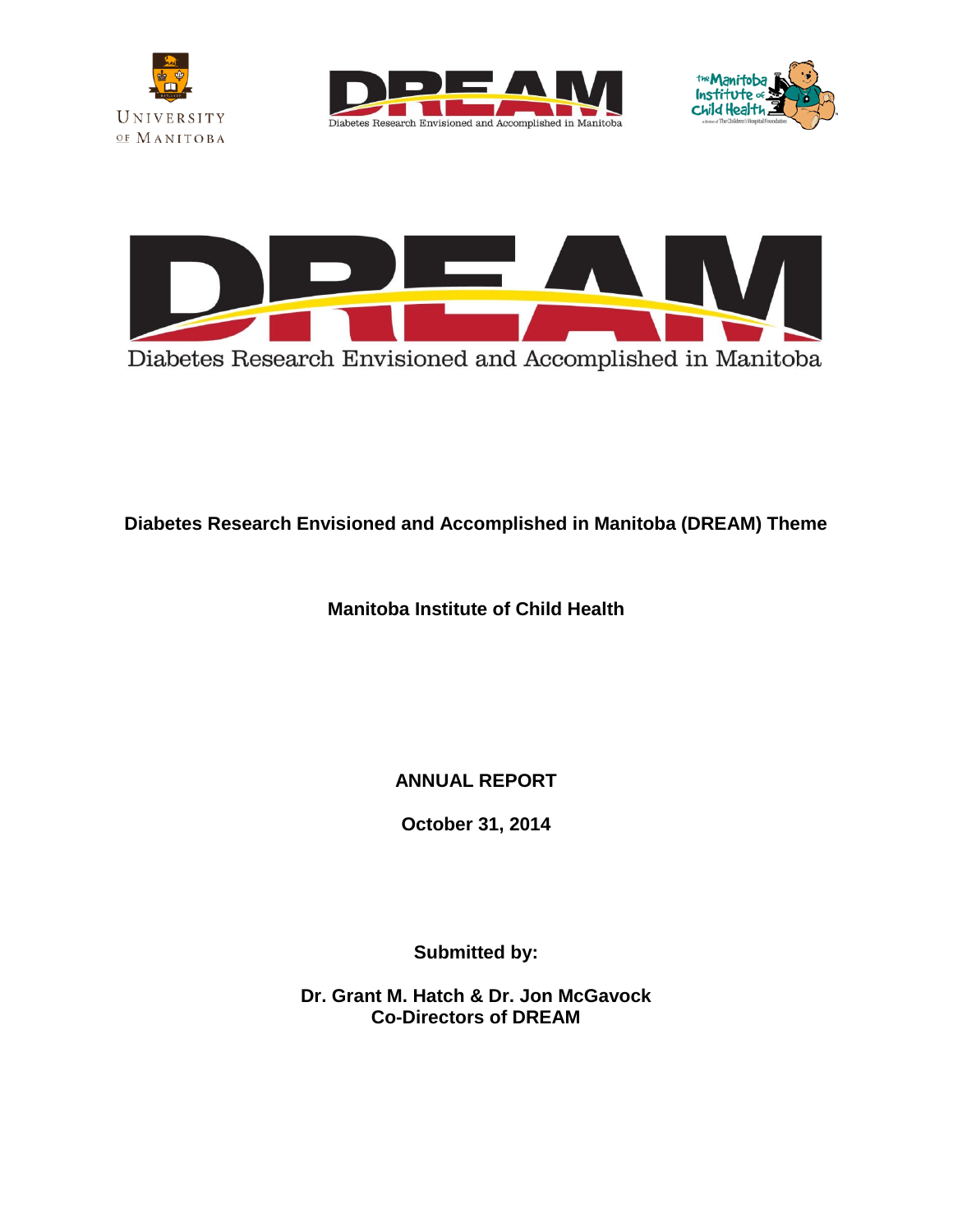

### **History of DREAM**

The DREAM theme was established 2011, and began formal operations April 1<sup>st</sup>, 2012.

### **VISION**

To improve the health of children with diabetes by making clinically relevant discoveries that will serve as the foundation for strategies to improve diagnosis, prevention and management of complications related to obesity and diabetes.

## **LOCATION OF DREAM**

DREAM is located on the 5<sup>th</sup> and 6<sup>th</sup> floors of the John Buhler Research Centre within the Manitoba Institute of Child Health.

## **CHANGE IN STRUCTURE TO DREAM**

As this was the end of the first 3 years of funding for the DREAM theme, our group held a 2-day strategic planning session at Hecla resort to reflect on the successes and barriers encountered over the past 3 years. A summary of the retreat is provided below. However some minor changes to the group structure emerged in response to these discussions. The largest change was the transfer of funds away from pilot grants to subthemes and towards core staff and collaborative opportunities. In an effort to align ourselves with CIHR's Strategy for Patient Oriented Research (SPOR), we are allocating funds towards the creation of a patient advisory committee and investing in inout from external experts into our program. We have also allocated funds for writing retreats for investigators to protect their time for writing grants. The small operating grants were reduced in size and will be provided on the basis of need, timeliness and novelty. We will continue to fund core clinical and basic science staff. Salaries for these individuals will be shared by members of DREAM. We plan to test this new model for 12 months before reevaluating.

## **PROGRESS IN 2014**

## **CLINICAL EPIDEMIOLOGY CORE**

To facilitate the productivity of our clinician scientists, one of the long-term goals for the DREAM Theme is to create a metabolic core within the Clinical Research Unit that consists of core staff trained in diabetes and metabolic assessments. This year we hired our first part-time clinical research nurse and moved key employees into the CRU to strengthen the relationship between research assistants involved in the program. Currently we pay 0.5 FTE for a clinical research nurse that works for all DREAM-related clinical and epidemiological studies. Our vision is for the use DREAM core funding to support 20-50% salaries for these positions with the remainder provided through individual researcher grants. On behalf of DREAM, Dr. Hatch submitted a CFI for support of infrastructure to support this core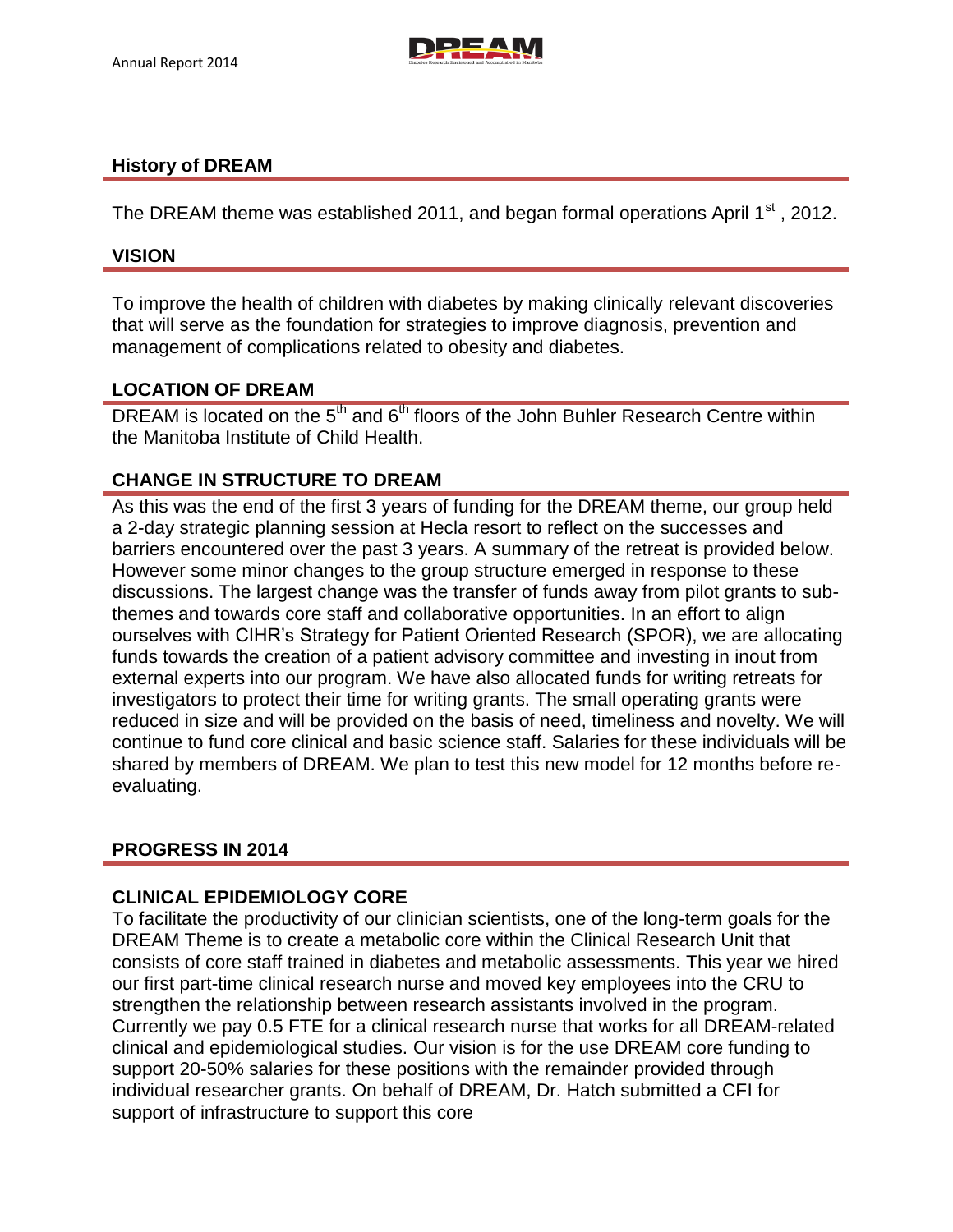

# **ADVISORY GROUP**

The majority of the youth treated for type 2 diabetes in the Children's Hospital are First Nations, Metis or Inuit. In an effort to comply with guidelines for participatory action research and ensure that the research we are doing is tailored to the needs of Aboriginal families, Dr. Heather Dean assembled a group of Aboriginal stakeholders, health care providers and scientists to advise the Developmental Origins sub-theme. In 2013, we approached Dr. Dean to ask if the advisory group would consider advising the entire DREAM team. This group will advise on research questions, knowledge translation activities and provide approval for research related to diabetes in Aboriginal youth. We plan to expand on the advisory committee, which consists largely of high ranking stakeholders in maternal and child health within the Indigenous community, and develop a patient advisory committee, that will serve as the voice of children and mothers affected by diabetes.

## **HECLA RETREAT**

In 2014 DREAM held a retreat at Hecla Resort from May 30-31, 2014. Dr. Judy Anderson, Professor/Head of the Department of Biological sciences facilitated the retreat. The attendees included 10 members from DREAM, 2 members from Biology of Breathing group (Richard Keijzer and Andrew Halayko) and 2 community members involved in the Advisory committee: Frances Desjarlais from Manitoba First Nations Diabetes Committee and Wanda Philips-Beck with Assembly of Manitoba Chiefs. The retreat focussed on strengthening our relationships with Indigenous communities/stakeholders over the next three years. Recruitment of potential members to DREAM was discussed in the context of establishing DREAM as a leader in Developmental Origins of Disease. Collaboration between DREAM members within and outside of Winnipeg was addressed and discussion was focussed on enhancing communication between all members. Finally, the development of a new model of DREAM which focussed on recruitment and how to make best use of our existing infrastructure and resources was discussed. The rollout of the discussions outlined strategies to achieve these goals.

## **RECRUITMENT OF NEW SCIENTISTS**

One of our long-term goals is to expand our research team to increase expertise in specific areas. This year we recruited Dr. Megan Azad to the core DREAM group. This past year Dr. Meghan Azad joined DREAM as a full member. Dr. Azad is an Assistant Professor at the University of Manitoba (Department of Pediatrics & Child Health) and a Review Manager at the George & Fay Yee Centre for Healthcare Innovation. She joined the Manitoba Institute of Child Health in 2014. Her research focuses on the gut microbiome and the early-life origins of chronic disease. With training and experience in molecular biology, epidemiology, and knowledge synthesis, Dr. Azad has a broad range of expertise in both basic and clinical health sciences. Prior to joining MICH, Dr. Azad received her PhD from the University of Manitoba (Biochemistry & Medical Genetics) and completed postdoctoral training at the University of Alberta (Pediatrics), receiving over \$1.2M in fellowship funding and research awards, including the prestigious Banting Fellowship, the international Parker B. Francis Fellowship and the CIHR Lindau Prize.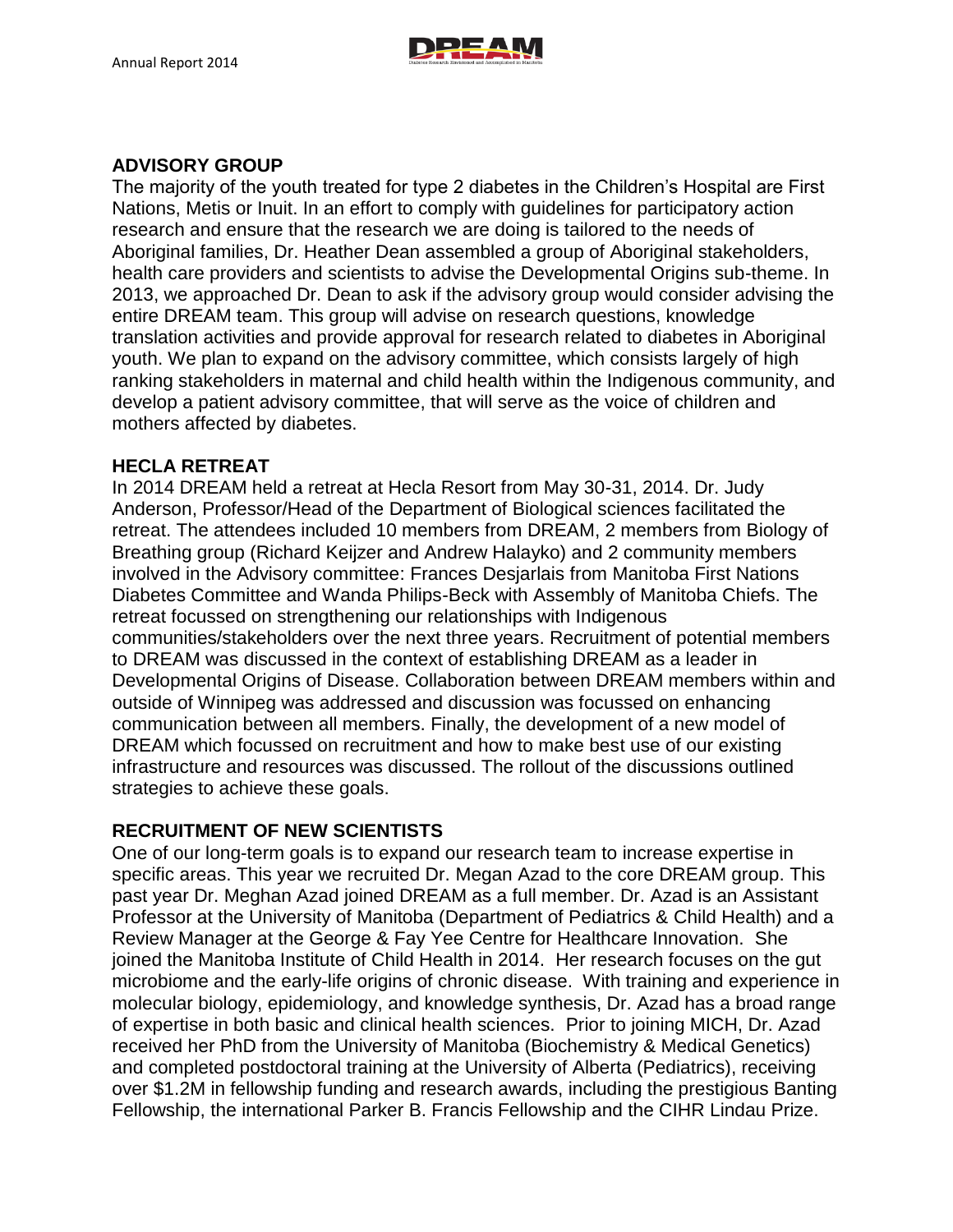

# **TRAINING OF HIGHLY QUALIFIED PERSONNEL**

Recently, DREAM successfully formed a journal club (DREAM Catchers) which provides students and trainees the opportunity to not only share and discuss relevant hot research papers, but to share work in progress, obtain critical feedback on research projects and hone oral communication skills. We also use journal club as an opportunity to invite world-renowned researchers to meet with trainees and discuss exciting new avenues of research, career paths and advice on balancing work and home life. This year DREAM catchers selected a governing council and invited an array of speakers from within and outside the DREAM group. Graduate students across various pillars attended sessions with DREAM members, that included both clinicians and basic scientists. The translational nature of this environment cultivated a greater appreciation for the clinical and fundamental aspects of research related to type 2 diabetes in youth. With the leadership of Dr. Christine Doucette, the lead for the DREAM catchers group, we have increased the number of trainees in the program by 25% from 45 to 57. Trainees played a major role in Child Health Research Day, taking home ~30% of awards and nominations to the Goodbears Den. Trainees will be highlighted at this years DREAM symposium, where 23 will be presenting their work in poster and oral presentations.

# **CURRENT MEMBERSHIP**

| Dr. Grant Hatch  | Co-Director, DREAM, Professor Pharmacology and<br><b>Therapeutics, Biochemistry and Medical Genetics</b> |
|------------------|----------------------------------------------------------------------------------------------------------|
| Dr. Jon McGavock | Co-Director, DREAM, Assistant Professor, Department of<br><b>Pediatrics and Child Health</b>             |

| Dr. Megan Azad             | Associate Professor, Pediatrics and Child Health     |  |  |
|----------------------------|------------------------------------------------------|--|--|
| Dr. Tom Blydt-Hansen       | Associate Professor (left Manitoba September 2014)   |  |  |
| Dr. Alison Dart            | Assistant Professor, Pediatric Nephrologist          |  |  |
| Dr. Jim Davie              | Professor, Scientific Director, MICB                 |  |  |
| Dr. Heather Dean           | Professor, Pediatric Endocrinologist                 |  |  |
| Dr. Vern Dolinsky          | Assistant Professor, Department of Pharmacology and  |  |  |
|                            | <b>Therapeutics</b>                                  |  |  |
| Dr. Christine Doucette     | Assistant Professor, Department of Physiology        |  |  |
| Dr. Paul Fernyhough        | Professor, Pharmacology / Neurodegenerative Diseases |  |  |
| Dr. Joe Gordon             | Assistant Professor, Faculty of Nursing              |  |  |
| Dr. Elizabeth Sellers      | Associate Professor, Pediatric Endocrinologist       |  |  |
| Dr. Geert tJong            | Clinical Pharmacologist, Medical Leader, CRU         |  |  |
| Dr. Brandy Wicklow         | Assistant Professor, Pediatric Endocrinologist       |  |  |
| Dr. Kristy Wittmeier       | Physiotherapist,                                     |  |  |
| <b>Non Faculty Members</b> |                                                      |  |  |
| Erika Bloomfield           | <b>Research Coordinator</b>                          |  |  |
| <b>Taralyn Stierman</b>    | <b>Research Nurse</b>                                |  |  |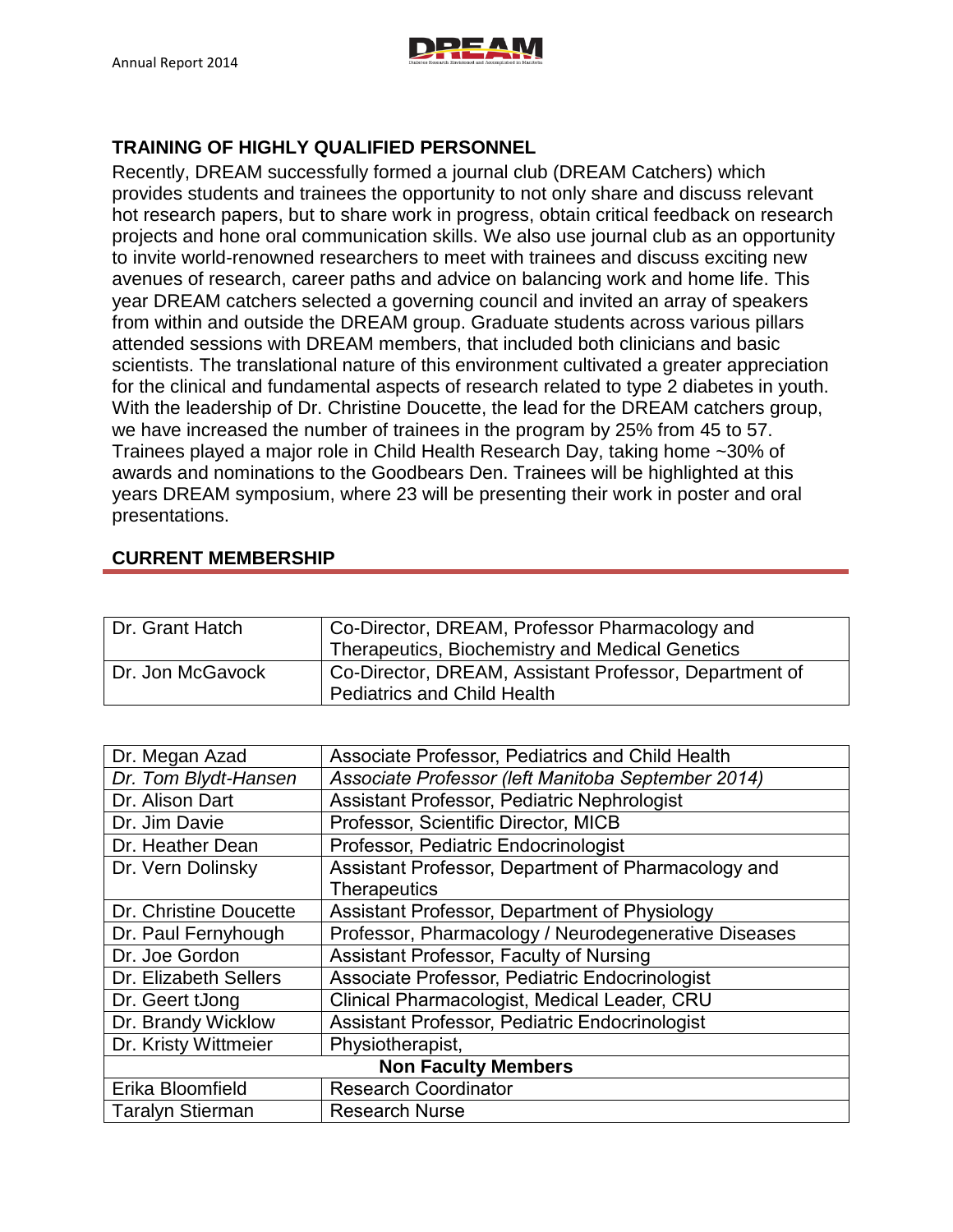

## **INFRASTRUCTURE**

Each member of DREAM has his/her independent research program and is expected to secure extramural funding and other infrastructural support to conduct his/her research studies. DREAM is designed to support core staff, facilities and equipment for research related to type 2 diabetes carried out by core members. DREAM also serves as a communal resource to support the research activities of ancillary members, the University of Manitoba and other institutions. The various scientific programs of DREAM also serve as catalysts to facilitate research collaboration and exchange of expertise between members internal and external to the University.

## **MANAGEMENT OF DREAM AND BUSINESS MEETINGS**

The DREAM Theme conducts monthly scientific and business meetings with all core members. The Management Committee of the DREAM, consisting of Drs. Hatch and McGavock, and sub theme leaders are responsible for the general operation of DREAM. The day-to-day operation of DREAM is currently carried out by the theme codirectors and the DREAM coordinator, Erika Bloomfield.

# **TRAINING ENVIRONMENT FOR DREAM TRAINEES**

Trainees of DREAM are provided access to a top-notch training environment at MICH. MICH fosters multi-disciplinary research interactions that facilitate translational research between the pre-clinical, clinical and population health-based sciences. Additionally, MICH provides an open and collaborative environment, which houses many eminent researchers with whom our trainees forge strong research collaborations and receive mentoring and guidance. Another excellent training opportunity for our trainees is participation in our Annual Diabetes Symposium, which is organized and hosted by DREAM. Over the past three years, this symposium has grown significantly and now includes attendees and presentations from international researchers, local researchers, trainees and a poster session, in which trainees are strongly encouraged to present their work (either in poster or oral form). This year, we received 23 abstracts for poster presentations (83% of which are DREAM trainees). This symposium provides a excellent opportunity for trainees to showcase their work and allow them to network with both local and international leaders in the diabetes field.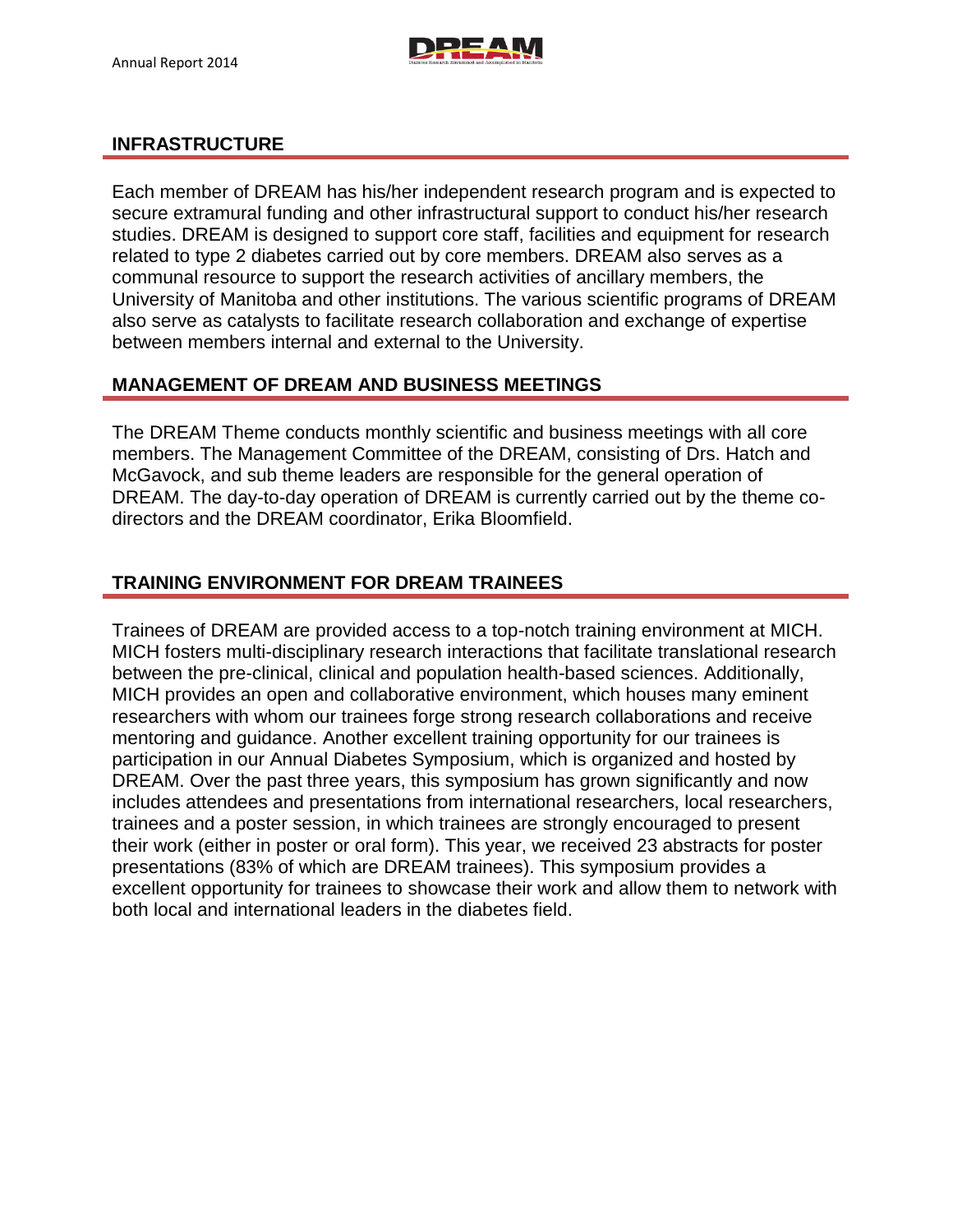



# *Highlights of trainee activities and investment in DREAM-specific trainees in 2014*

# **Doucette Lab Training:**

As pre-clinical research scientist on the DREAM team, I have had the opportunity to train and mentor three summer students over the past two summers. Trainees in my lab gain significant experience in various fundamental laboratory skills and techniques, which include planning/designing experiments, data analysis, interpretation of data, oral presentations, manuscript writing, mammalian cell culture, gene expression analyses, protein assays, insulin secretion assays, transfection of cells with genes of interest and many other cellular and molecular analyses. The trainees in my lab are encouraged to participate in the DREAM Catchers journal club and present both research articles and work-in-progress seminars during the summer term. Additionally, Doucette lab trainees are encouraged to present their work at both local and national conferences. For specific projects and their successes, please see below:

# 1) **Steven Cooper** (Summer 2013, 2014):

Project title: Investigating the physiological role of uncoupling protein 2 in the regulation of daily rhythms of insulin secretion

Funding: MICH undergraduate Summer Studentship recipient (2014) Successes:

Findings from Steven's two summers of research has contributed to the generation of 3 publication-quality figures which we hope to publish in the near future

Steven presented his research at MICH rounds (August 2013) Steven's work was presented at Child Health Research Day (2014), 3rd Annual DREAM Symposium (2014) and the Canadian Diabetes Association Clinical and Scientific Annual Meeting (2014)

2) **Michael Jonasson** (Summer 2014): Project title: Determining the impact of high-fat exposure on UCP2-regulated rhythmic insulin secretion: implications for beta cell failure in type 2 diabetes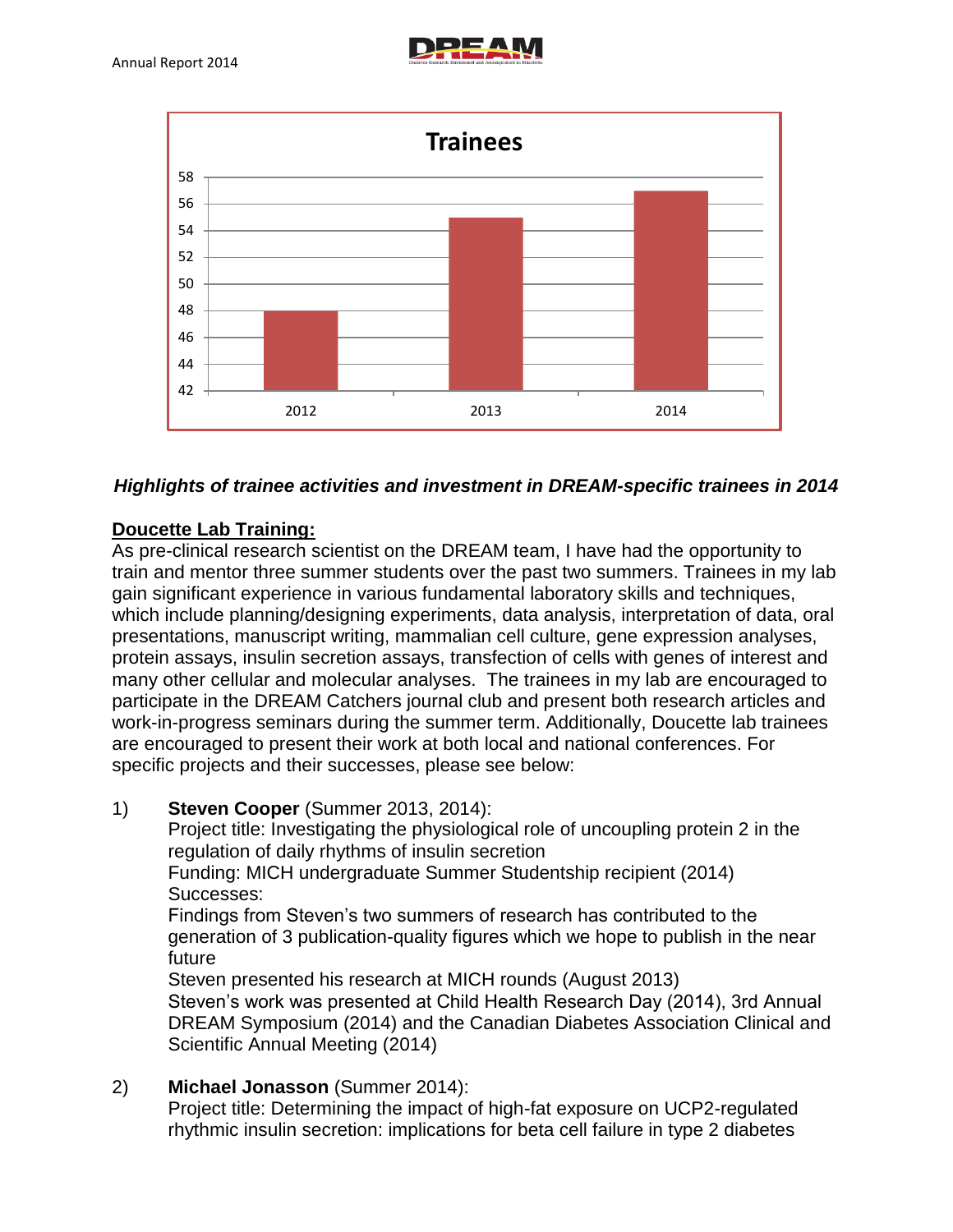

Funding: MICH undergraduate Summer Studentship recipient (2014) Successes:

-Michael's work has led to the generation of novel, high-impact data that discerns for the first time a pathophysiological role of UCP2 in the mediating high-fat-dietinduced beta cell failure, which we hope to have submitted for publication within the next 12 months

-Michael has presented his research at MICH Rounds (Aug 2014), DREAM Journal club (July 2014), Child Health Research Day (2014), 3rd Annual DREAM Symposium (2014) and the Canadian Diabetes Association Clinical and Scientific Annual Meeting (2014)

# 3) **Tianna Flett** (Summer 2014):

Project title: Mechanisms of HNF1aG319S-induced beta cell failure: Implications for the development of youth-onset type 2 diabetes

Funding: DREAM undergraduate Summer Studentship recipient (2014) Successes:

-Tianna`s work demonstrates for the first time that the HNF1aG319S polymorphism impairs insulin secretion, which is exacerbated by the presence of high fat, providing significant insight into the development of early-onset type 2 diabetes in aboriginal youth that are carriers of this polymorphism.

-Tianna`s work has provided rationale for the creation of a mouse model of the HNF1aG319S so that we can better understand how this polymorphism specifically leads to a more rapid onset of type 2 diabetes, which is currently underway.

-Tianna has presented his research at, DREAM Journal club (August 2014), Child Health Research Day (2014) and the 3rd Annual DREAM Symposium (2014).

# **Dolinsky Lab**

# **1) Troy Pereira (2012-2014):**

*Thesis title:* Influence of gestational diabetes on the programming of metabolic health outcomes in offspring.

*Funding*: Stipend was funded by the University of Manitoba start-up funds to Dr. Dolinsky and later an MHRC/MICH Studentship. The project was funded by University of Manitoba and MICH start-up funds to Dr. Dolinsky. In addition, DREAM contributed funds to support metabolomics analyses of liver and muscle tissues of rodent offspring from Troy's rodents. A grant from MMSF to Dr. Dolinsky also funded this project.

## *Successes:*

o Troy completed and defended his MSc thesis (August 2014)

o Findings from Troy's work has contributed to co-authorship of two publications on projects with collaborators (Biochimica Biophysica Acta and Am. J. Physiology). In addition, in the fall of 2014 Troy's primary thesis project has been submitted to the Journal of Physiology as first author. He has also completed a literature review as co-first author, which was submitted to Biochemistry and Cell Biology.

o Troy's unpublished work has also contributed to the pilot for several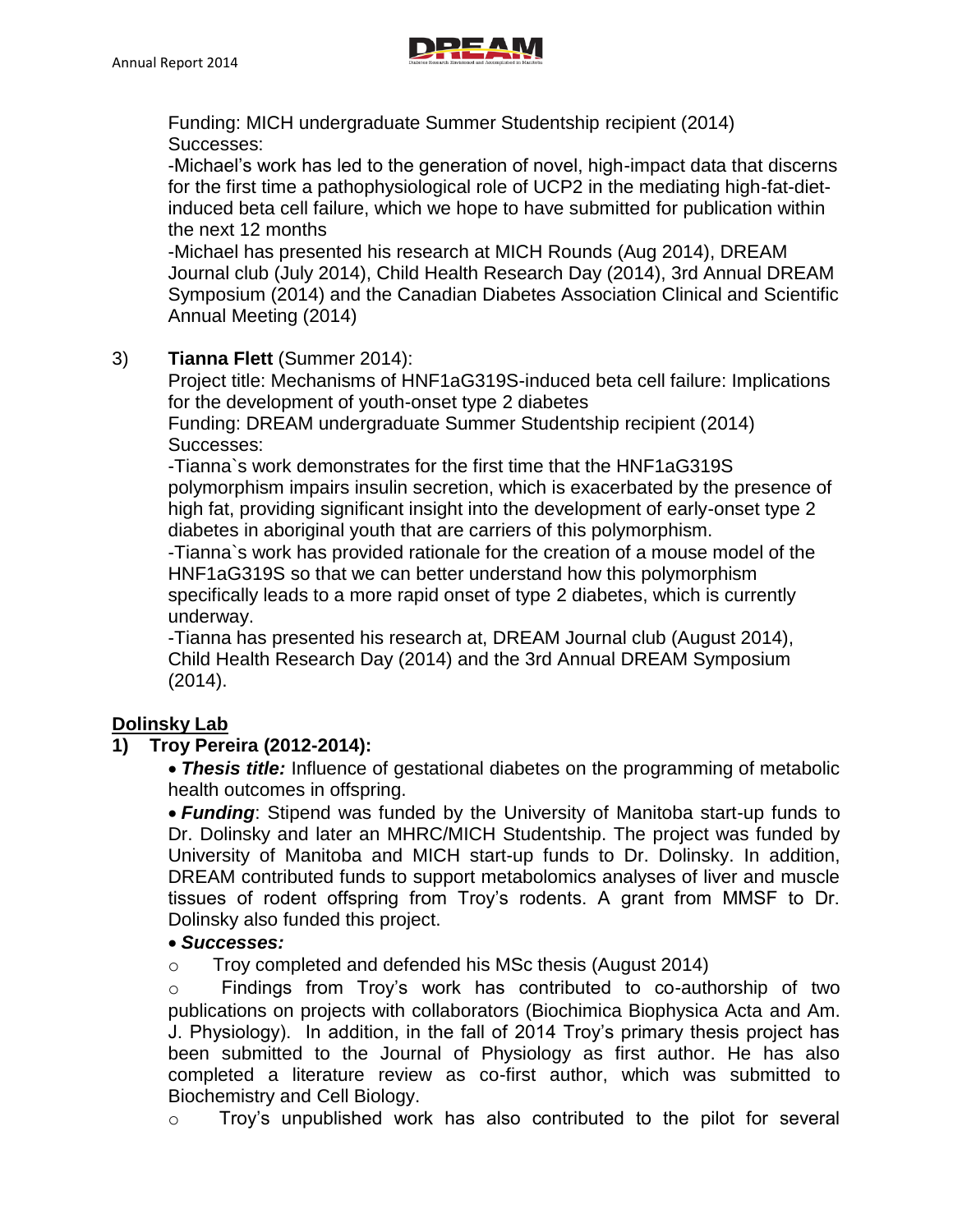

projects being conducted by current trainees (Brar, Moyce and Kereliuk) so it is anticipated that he will have additional publications.

o Troy's has presented his research in several conferences and symposia including Child Health Research Day (2012 and 2013), the Institute of Cardiovascular Sciences Poster Day (2013), the Canadian Society of Pharmacology and Therapeutics Meeting (2014), the Canadian Student Health Research Forum (2013 and 2014) and the joint meeting of the Canadian Diabetes Association and Canadian Cardiovascular Congress in Montreal (October 2013).

oTroy has received several awards during the course of his training:

- Manitoba Health Research Council Studentship, 2013
- Dean of Graduate Studies Award for poster presentation at the Canadian Student Health Research Forum, 2013
- Clive Greenway Award, Best Graduate Student Presentation in Dept of Pharmacology, 2013
- First place, graduate student poster award at the MICH Child Health Research Day, 2013
- MICH Travel Award to attend CCC/CDA Scientific Meeting in Montreal, 2013

 $\circ$  Dr. Dolinsky has presented Troy's research in several venues including the 1<sup>st</sup>, and 2<sup>nd</sup> annual DREAM Symposia (2012 and 2013), MICH Research rounds (April 2013 and 2014), the Cardiovascular Forum for Promoting Centers of Excellence (2014), the Canadian Lipid and Lipoprotein Conference (2014) and the Canadian Diabetes Association Clinical and Scientific Annual Meeting (2014).

# **2) Brittany Moyce (Summer 2013 and May 2014-present):**

- *Project title:* The role of adiponectin in gestational diabetes,
- *Funding:* Stipend is funded by MHRC and beginning October 2014 by CIHR. The project is funded by MHRC and beginning October 2014 by CIHR.

## *Successes:*

o Brittany started her graduate program in my lab in May 2014

o Brittany's work during the summer of 2013 provided preliminary data from the adiponectin knock-out mouse model that supported our hypothesis that adiponectin deficiency contributes to gestational diabetes. This data was critical in supporting the application for funding from CIHR (which ranked #2 within the Diabetes/Obesity/Lipids committee). We anticipate that based on progress with this project we hope to submit for publication within the next 12 months.

o Brittany also contributed some data that was included in a publication submitted to the Journal of Physiology (2014) with Brittany as fourth author. She has also completed a literature review as co-first author, which was submitted to Biochemistry and Cell Biology (2014).

o Brittany has presented her research in several conferences and symposia including Child Health Research Day (2013 and 2014), the Canadian Society of Pharmacology and Therapeutics Meeting (2014), and the Canadian Diabetes Association Clinical and Scientific Annual Meeting (2014).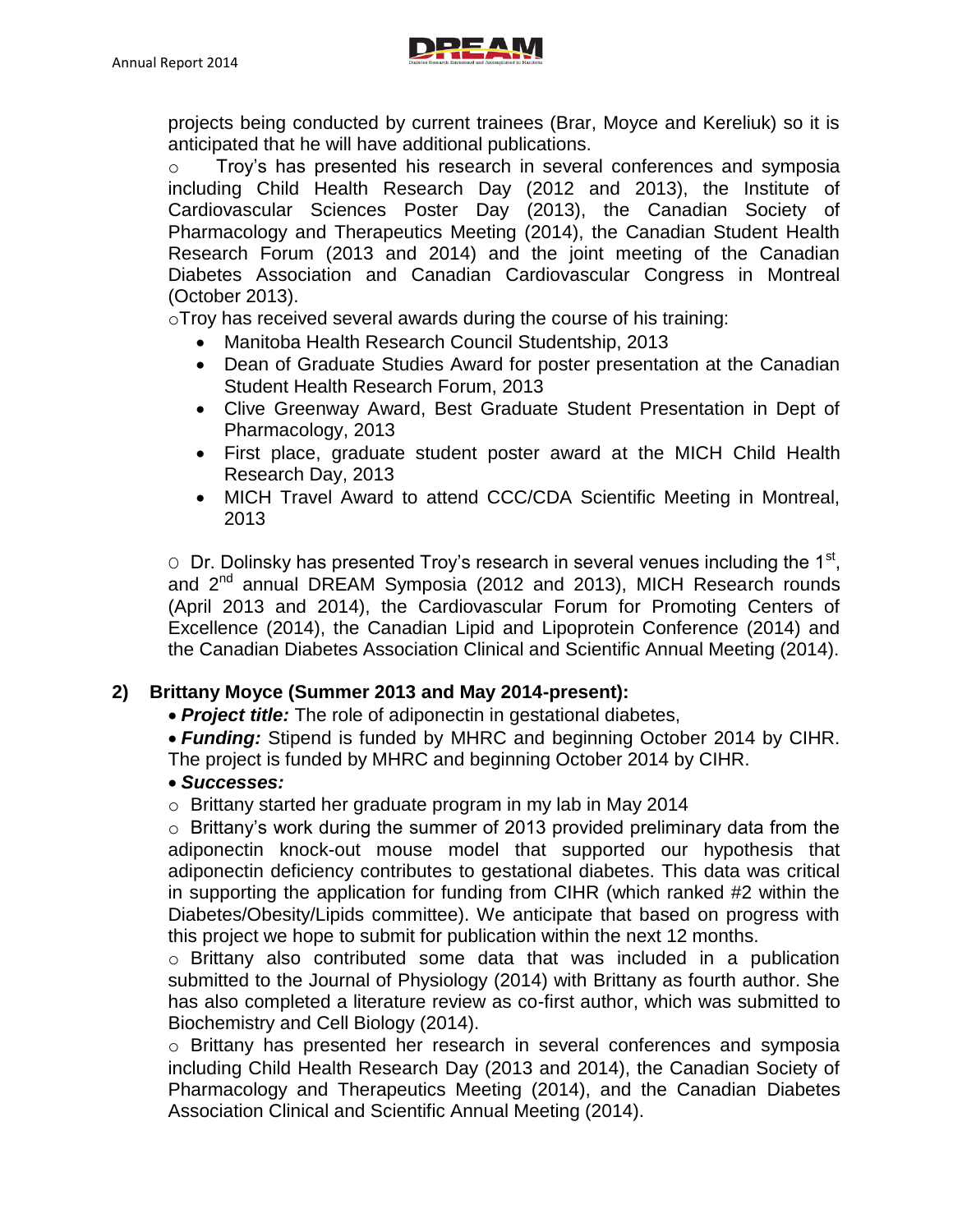

- O Brittany has received several awards at this early stage of her training:
	- Peter Dresel Award for the best graduate student oral presentation at the Canadian Society of Pharmacology and Therapeutics Meeting, 2014
	- Third place, graduate student poster award at the MICH Child Health Research Day, 2014

## **3) Stephanie Kereliuk (Summer 2014-present):**

*Project title:* Gestational diabetes and the developmental origins of diabetic cardiomyopathy.

*Funding:* Stipend and project are funded by a Heart and Stroke Foundation grant to Drs. McGavock and Dolinsky

## *Successes:*

 $\circ$  Working through the summer of 2014 with the echocardiography technician, Bo Xiang, Stephanie has already demonstrated that the young rat offspring of gestational diabetic mothers develop cardiac hypertrophy. She is making good progress as has now begun graduate studies in my laboratory in September.

o Stephanie also contributed some sections to a literature review and is third author on the manuscript that was submitted to Biochemistry and Cell Biology (2014).

o Stephanie has already presented her data at Child Health Research Day (2014).

o Stephanie has received several awards at this early stage of her training:

- Third place, "Dr. Good Bear's Den" trainee oral presentations at MICH Child Health Research Day, 2014
- Second place, graduate student poster award at the MICH Child Health Research Day, 2014

# **4) Kristyn Campbell (Summers 2012 and 2013):**

*Project title:* Determining the role of the Hepatic Nuclear Factor 1-alpha G319S polymorphism in liver lipid metabolism.

*Funding:* University of Manitoba undergraduate Summer Studentship recipient (2012) and NEAHR/MICH joint studentship funding in 2013. Project was funded by University of Manitoba start-up funds to Dr. Dolinsky in 2012 and a MICH grant to Dr. Doucette/Dolinsky in 2013.

## *Successes:*

o Kristyn's preliminary work generating stably transfected cell lines and performing gene expression analysis provided the foundation for obtaining funding for the project from MICH and the rationale for generating an animal model (currently underway).

o Kristyn also contributed some gene expression data and insulin analysis data that was included in a publication submitted to the Journal of Physiology (2014) with Kristyn as third author.

o Kristyn presented her research at Child Health Research Day (2013), the Network Environments for Aboriginal Health Research Student Colloquium (2013), and the Undergraduate Research Poster Competition at the University of Manitoba (2013).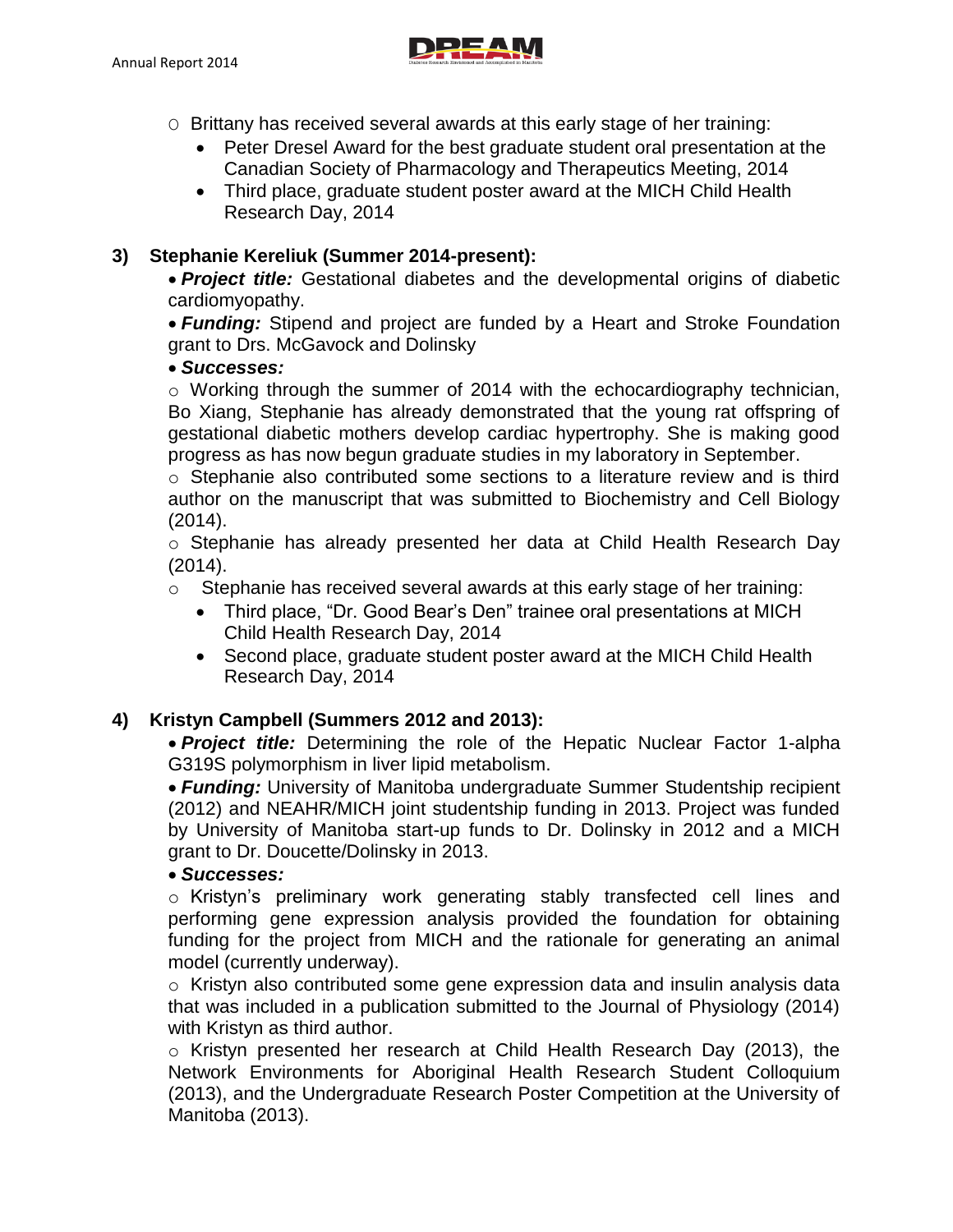

- o Kristyn received several awards at this early stage of her training:
	- Second place, graduate student poster award at the MICH Child Health Research Day, 2013
	- MHRC Studentship, 2014, currently doing her graduate training at the National Microbiology Lab in Winnipeg

## **5) Kyle Cheung (Summers 2012, 2013, 2014):**

- *Project title:* SIRT3 attenuates doxorubicin-induced cardiotoxicity
- *Funding:* MICH undergraduate Summer Studentship recipient (2014)
- *Successes:*

o Kyle's work over three summers has contributed to a first-author manuscript that was submitted to the Journal of Biological Chemistry and is currently being revised for resubmission to address reviewer questions.

o Kyle presented his research at Child Health Research Day (2013 and 2014) and the Undergraduate Research Poster Competition at the University of Manitoba (2013).

## **6) Navdeep Brar (Summer 2014):**

*Project title:* Maternal gestational diabetes increases the susceptibility of young rat offspring to maladaptive pancreatic islet development.

*Funding:* Stipend was funded by MHRC Establishment funding to Dr. Dolinsky. The project was funded by a MHRC grant to Dr. Dolinsky.

## *Successes:*

 $\circ$  Working through the summer of 2014 with my technician, Mario Fonseca, Nav already demonstrated that the young rat offspring of gestational diabetic mothers fail to increase the beta cell mass in response to a high fat diet. As a result these rats are predisposed to develop impaired glucose tolerance. She made excellent progress mastering immunofluorescence, confocal microscopy and islet morphometric analyses and we anticipate to have submitted for publication within the next 12 months.

o Nav presented her research at Child Health Research Day (2014) and the Undergraduate Research Poster Competition at the University of Manitoba (2014).

# **Gordon Lab**

## **1) Wajihah Mughal (PhD student):**

**Project title:** Myocardin regulates mitochondrial function to prevent programmed cell death during cardiac development

**Funding: MICH/MHRC Studentship recipient (2014)** 

## · *Successes:*

o Wajihah's data has generated several figures examining the role of microRNA-133a in mitochondrial regulation. This data has contributed substantially to a manuscript that has been submitted to EMBO J as a presubmission enquiry. We anticipate that this paper will be published in the next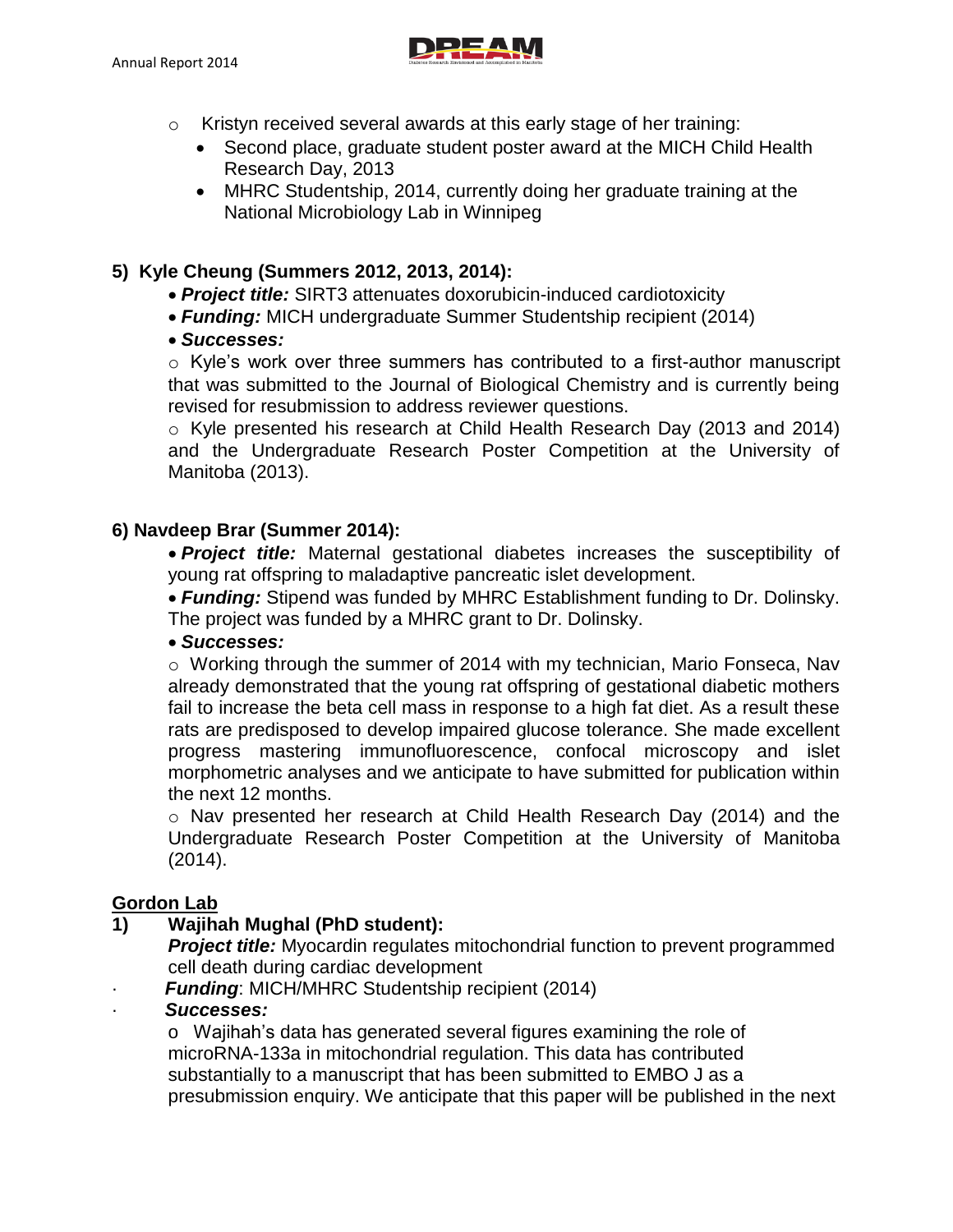

year. In addition, Wajihah has several figures completed on a follow-up project examining the role of myocardin in microRNA-133a expression.

o Wajihah presented her research at DREAM Journal Club (May 2014) o Wajihah's work was presented at Child Health Research Day (2013 and 2014), the Canadian Student Health Research Forum, Winnipeg 2014, the Canadian Diabetes Association Clinical and Scientific Annual Meeting (2014), and is currently submitted as an abstract to the Keystone Symposia on Diabetes and Metabolic Dysfunction

# **2) Lucas Nguyen (Summer 2013 and 2014):**

*Project title:* Determining the role of skeletal muscle microRNA-133a in earlyonset insulin resistance.

**Funding:** MICH undergraduate Summer Studentship recipient (2014)

# · *Successes:*

o Lucas's data has contributed to figures examining how microRNA-133a regulates Nix expression. This data is included in our manuscript submitted to EMBO J as a presubmission enquiry. In addition, has identified novel posttranslational modifications in Nix that regulate its function.

o Lucas presented his research at the MICH Student Day (August 2014)

o Lucas's work was presented at Child Health Research Day (2013 and 2014), the Canadian Diabetes Association Clinical and Scientific Annual Meeting (2014), and is currently submitted as an abstract to the Keystone Symposia on Diabetes and Metabolic Dysfunction.

# **3) Steven Piotrowski (Summer 2014):**

· *Project title:* Regulation of MEF2 and SRF by PKCdelta.

**Funding: DREAM Summer Studentship recipient (2014)** 

# · *Successes:*

o Steven's data has contributed to figures examining how PKCdelta regulates the transcriptional activity of MEF2 and SRF. This data is included in our manuscript submitted to EMBO J as a presubmission enquiry.

o Steven's work was presented at Child Health Research Day (2014)

o Steven is currently a 1<sup>st</sup> year student in the Physician Assistant Program at UofM.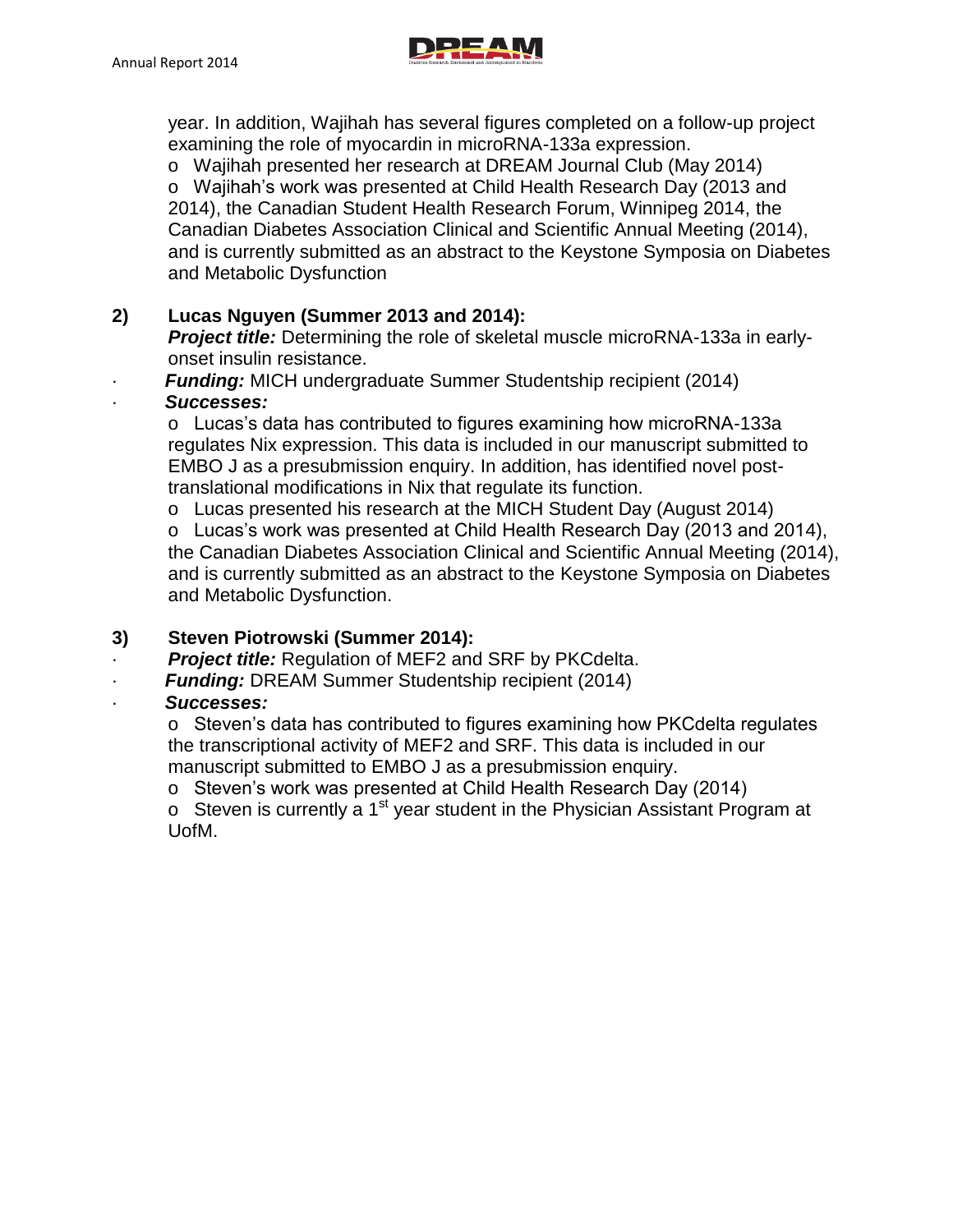# **SCIENTIFIC MEETINGS**

For the past three years, DREAM has used DREAM funds to host an annual research symposium focused on cutting-edge research in the field of youth-onset Type 2 Diabetes. Typically, this symposium has been composed of keynote talks from local, national and international speakers, short-talks from local speakers to highlight DREAM research and a symposium dinner, which allows DREAM team members and invited speakers to have the opportunity to build relationships, network and collaborate. This year, we have added new elements to the symposium and as a result, not only has attendance significantly increased, but we have attracted preeminent world-leaders in the diabetes research filed deliver highly-relevant and impactful keynote talks. This year we significantly changed the format of the symposium to allow for greater networking opportunities and participation by our trainees.

A major change to the scientific program this year, was the addition of a poster session and a networking reception that affords trainees the opportunity to share their work with both the local diabetes research community as well as with the invited speakers and attendees. This creates opportunities for the trainees to network, build collaborative relationships as well as the opportunity to receive relevant feedback on their research projects. We are excited to announce that we received a total of 23 poster abstracts for this year's symposium, which far exceeded our expectations. Importantly, 83% of these abstracts were from DREAM-related trainees, demonstrating the excellent opportunity that this symposium creates to highlight DREAM-based research within our scientific community. Of the 23 abstracts that were received, the top three abstract submissions were invited to present a short oral presentation during the symposium. Not only are we proud to highlight the top-notch trainees and their research that is being performed by DREAM and the University of Manitoba, but we are also excited to give the students/trainees an opportunity to hone their oral presentation skills and share their research in a well-attended public forum. With the addition of the poster session, trainee oral presentations and networking reception, we have significantly increased attendance at our symposium, which has gone from ~30-40 in years 1 and 2 to over 80 this year. This year we attracted participants from several different departments within U of M as well as attendees from other universities. We are thrilled with the changes to the symposium that we have made this year and look forward to seeing its growth in the years to come.

The 3<sup>rd</sup> Annual Symposium is scheduled for November 13, 2014. The focus this year is Developmental Origins of Diabetes. The keynote speakers include:

- Dr. Susan Ozanne, University of Cambridge
- Dr. Dana Dabelea, University of Colorado Denver
- Dr. Sandra Davidge, University of Alberta

Local speakers include:

- Dr. Heather Dean
- Dr. Meghan Azad
- Dr. Brandy Wicklow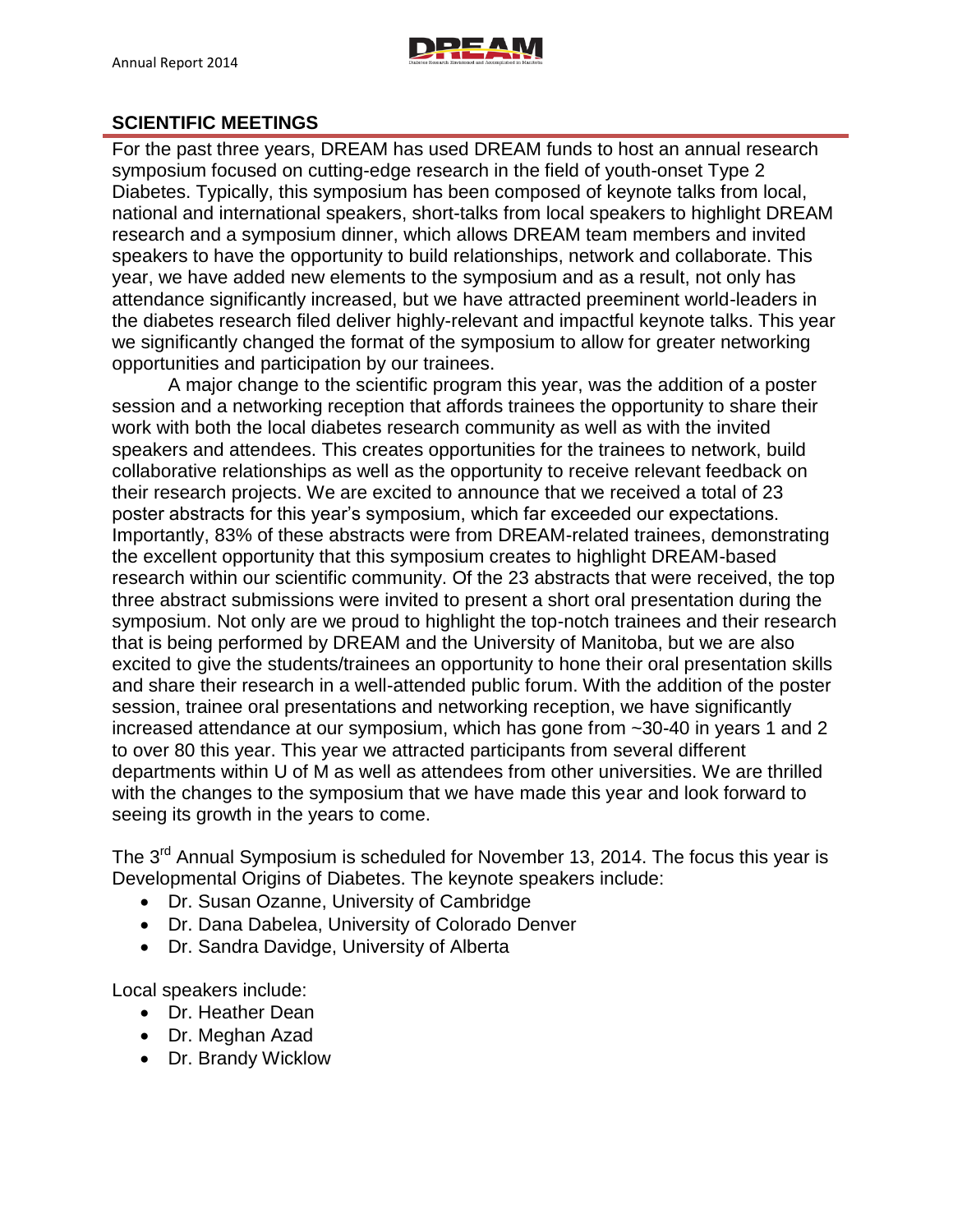

# 2014 Symposium Agenda:

| <b>Time</b>                   | <b>Speaker</b>                | <b>Title</b>                                                |
|-------------------------------|-------------------------------|-------------------------------------------------------------|
|                               |                               | You are what your mother ate: how 9 months                  |
| $8:00 - 9:00$                 | Dr. Susan Ozanne              | in the womb shapes your diabetes risk                       |
| <b>Pediatric Grand Rounds</b> | University of Cambridge       | <b>Heather Dean Annual Lecture in</b>                       |
|                               |                               | <b>Excellence in Diabetes</b>                               |
|                               |                               |                                                             |
| 9:00-9:20                     | Light breakfast, registration | Poster set-up                                               |
|                               | <b>DREAM</b>                  |                                                             |
| $9:20 - 9:30$                 | Directors' Opening Remarks    | Dr. Jon McGavock & Dr. Grant Hatch                          |
|                               |                               | Historical Perspectives on                                  |
| 9:30-10:30                    | Dr. Heather Dean              | type 2 diabetes in children in Manitoba:                    |
|                               |                               | How we came to study the developmental origins of this      |
|                               |                               | disease                                                     |
| 10:30-10:50                   | <b>Selected Abstract Talk</b> | <b>TBA</b>                                                  |
| 10:50-11:10                   | <b>Selected Abstract Talk</b> | <b>TBA</b>                                                  |
| 11:10-11:30                   | <b>Selected Abstract Talk</b> | <b>TBA</b>                                                  |
|                               |                               |                                                             |
| 11:30-12:00                   | Lunch                         | Posters open                                                |
|                               |                               |                                                             |
| 12:00-13:00                   | Dr. Dana Dabelea              | Developmental Origins of Pediatric                          |
| MICH Research Rounds          | University of Colorado Denver | Obesity and Type 2 Diabetes                                 |
|                               |                               | Is a child's risk of diabetes determined at birth?          |
| 1:00-1:45                     | Panel Discussion/Debate       | Or can it be modified?                                      |
| 1:45-2:00                     | <b>Coffee Break</b>           | Posters Open                                                |
|                               |                               |                                                             |
| $2:00-2:30$                   | Dr. Meghan Azad               | Discoveries from Dirty Diapers:                             |
|                               |                               | Developmental Origins of Gut Microbiota                     |
|                               |                               |                                                             |
| 2:30-3:00                     | Dr. Brandy Wicklow            | Next Gen                                                    |
|                               |                               |                                                             |
|                               |                               |                                                             |
| $3:00-4:00$                   | Dr. Sandra Davidge            | Hypoxia-induced intrauterine growth restriction: Effects on |
|                               | University of Alberta         | late- life cardiovascular function and potential early      |
|                               |                               | intervention strategies                                     |
| 4:00-5:00                     | Poster Session/               | <b>Abstract Awards</b>                                      |
|                               | Wine & Cheese                 |                                                             |

# **COLLABORATIONS AND NETWORKING**

DREAM has begun to develop active collaborations with other research groups within the Faculty of Medicine and colleagues elsewhere. Current collaborations with other institutions include: Harvard University University of Alberta Ontario Public Health **SickKids** McMaster University University of Toronto University of Colorado Medical School University of Calgary Children's Hospital of Eastern Ontario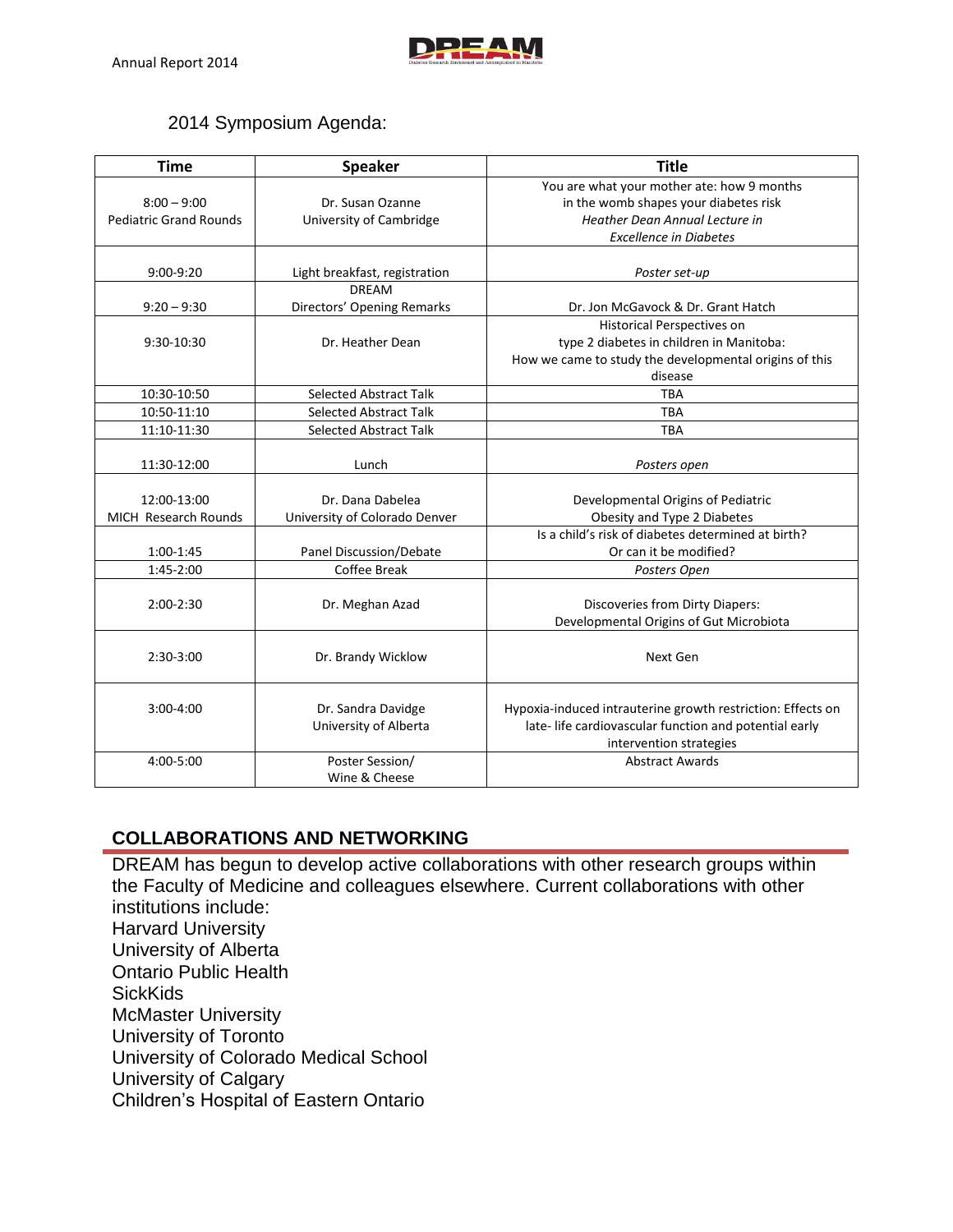

## **MHRC CLUSTER**

In the spring of 2014, the DREAM executive met with the executive from the Biology of Breathing (BoB) to discuss the potential for a collaboration on the recently launched Research Manitoba initiative to fund new clusters (or teams) of researchers focused on areas that were of interest to Manitobans. As the DREAM research group had previously demonstrated an interest in focusing our team on the study of the developmental origins of diabetes. The rationale for the shift in our mission was related in large part to clinical observations and seminal discoveries by the pediatric endocrinologosists on the team, that children born to mothers with pre-gestational diabetes displayed a dramatically higher risk for type 2 diabetes, than children not exposed to diabetes in the womb.

At a group retreat in Hecla, we decided that the developmental origins of diabetes would be our primary theme over the next three years and that collaborating with BoB would enhance our capacity to study more extensively the developmental origins of the most common chronic diseases facing children in Manitoba: type 2 diabetes, obesity, asthma and allergies. In collaboration with members of BoB we submitted a letter of intent to Research Manitoba at the end of June 2014. The outline of the proposed Cluster is provided below. We will cover all four pillars of research described by CIHR and are aligned with the signature initiative of the Institute for Human Development, Child and Youth Health. The reviews from our letter of intent were very positive and our team was asked to submit a full proposal in January 2015. A successful application will bring an additional \$2.5 million to MICH.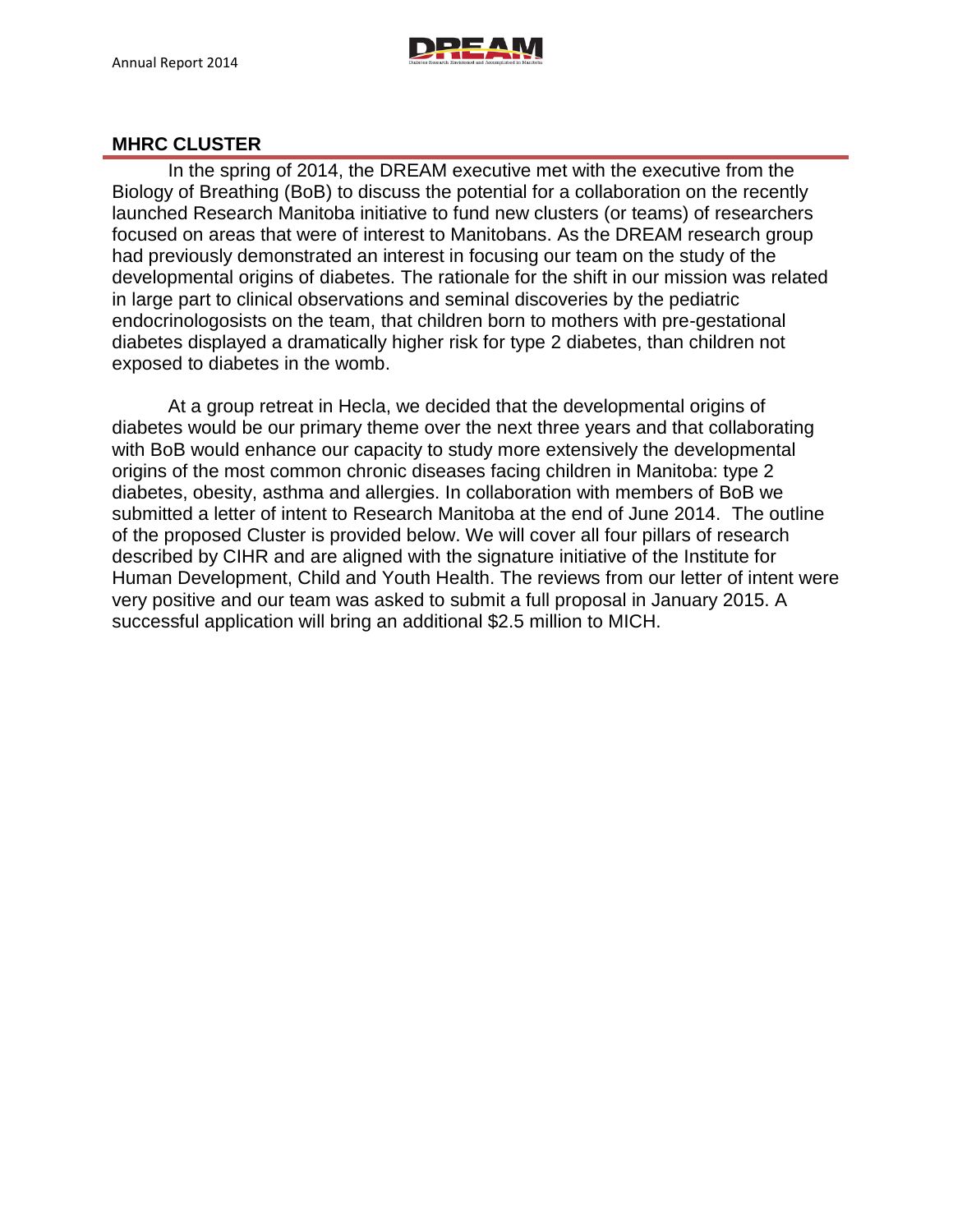

## **DREAM PRODUCTIVITY 2014**

Support for development of DREAM was based initially on a \$675,000 investment (2012- 2014) provided by the Manitoba Institute of Child Health (MICH).

\$175,000 in 2012 \$250,000 in 2013 \$250,000 in 2014

Each member of DREAM has his/her own departmental affiliation, research laboratory, research grants and research personnel to support his/her research program. Research support currently held by members of DREAM includes grants from:

- Canadian Institutes of Health Research (CIHR)
- Canadian Cancer Society
- Heart and Stroke Foundation of Canada
- Canadian Foundation for Innovation (CFI)
- Canadian Diabetes Association (CDA)
- MHRC
- The Lawson Foundation
- NSERC

Collectively, theme members secured 36 operating, equipment and salary wards totalling over \$6.6 million in research funding in 2014 (see attached table below). Highlights for this year included new large competitive grants for young investigators: Drs Vern Dolinsky (\$503,000/5yrs) and Joe Gordon (\$75,000/2yrs) each secured operating grants from CIHR and the MHRC respectively. Support for DREAM Theme funding was also integral in securing Dr. McGavock's CIHR Applied Health Chair (\$1,000,000 over five years, 2014-2019). Finally, Dr. Hatch was able to secure 3 operating grants from national agencies to continue to pursue his interest in mitochondrial biology. Our group has also submitted a CFI application and was shortlisted to submit an application to the MHRC Team grant program. The infrastructure will be housed within the MICH laboratories on the  $\tilde{6}^{th}$  floor of the John Buhler Research Centre.

Since 2012, the number of publications by the team has increased significantly from just under 80 for the team to just over 115 (an increase of ~40%). The total number of grants increased from 15 to 36 over the past 3 years. We have secured our first national chair, renewed two CRC chairs and secured 2 new investigator awards for DREAM members.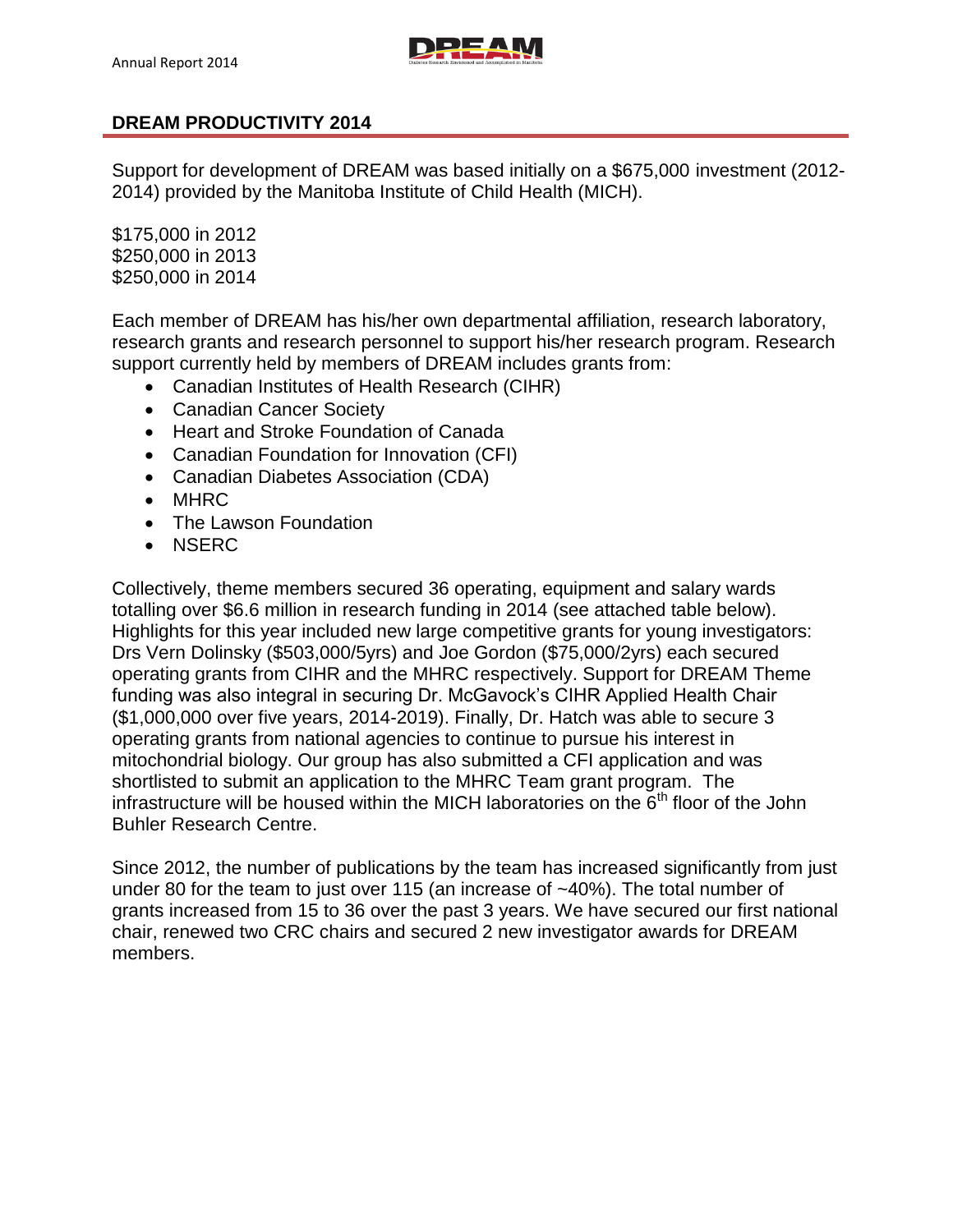

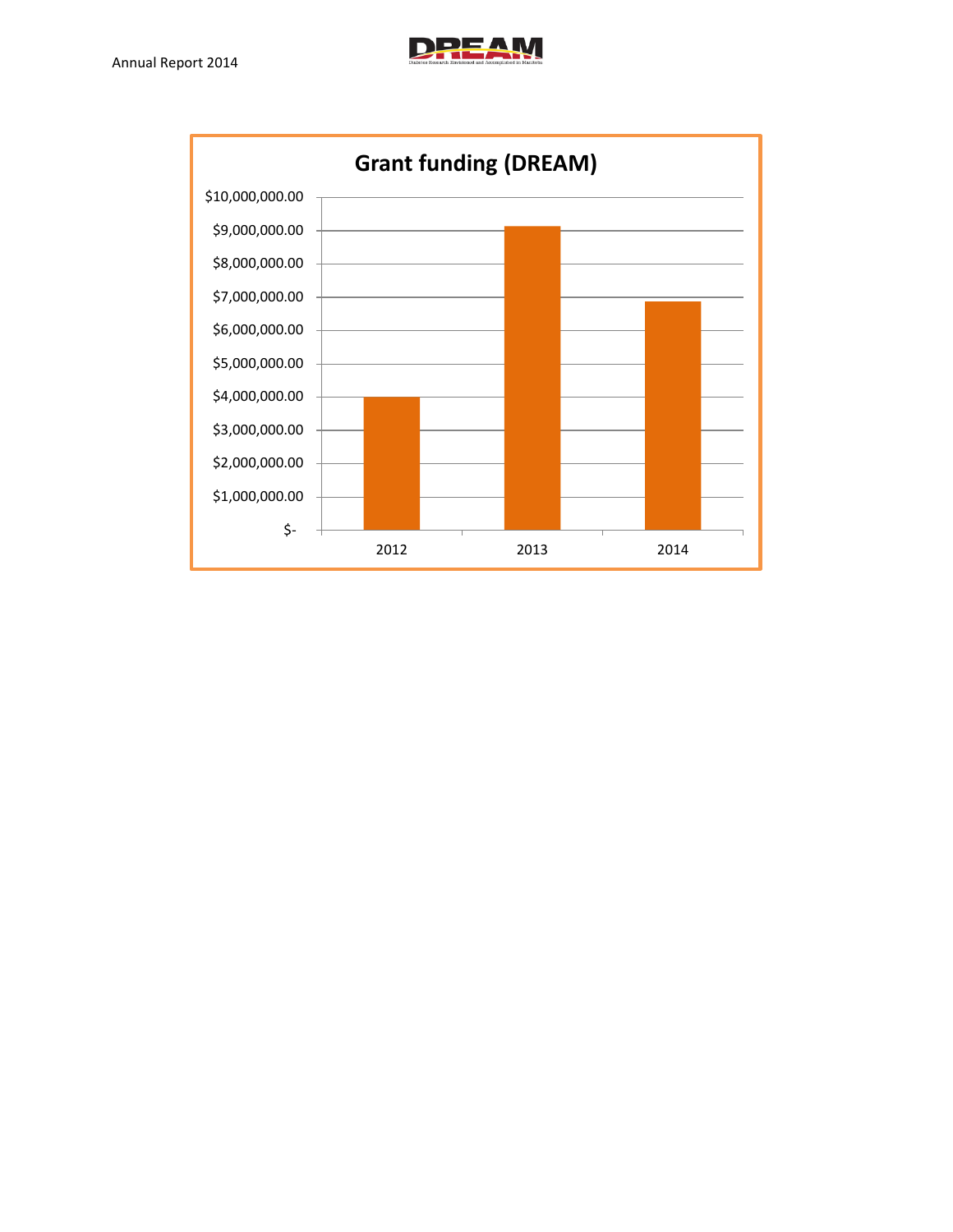

# **DREAM PRODUCTIVITY 2014**



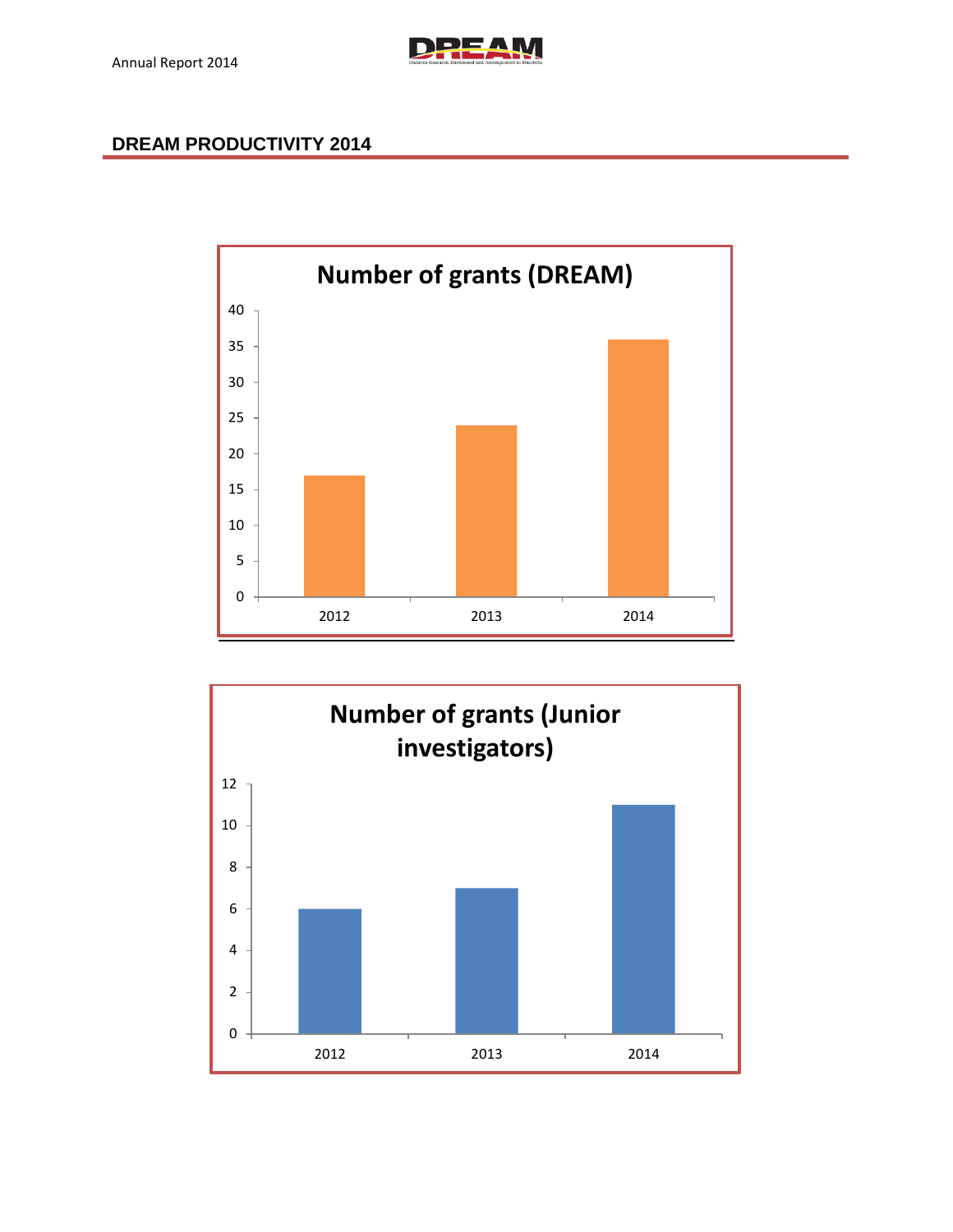# **Grants Awarded in 2014 to DREAM members**

| <b>Member</b>   | <b>Agency</b>                  | <b>Amount</b> | <b>Duration</b> | <b>Funding/yr</b> | <b>Type</b>        |
|-----------------|--------------------------------|---------------|-----------------|-------------------|--------------------|
| Azad, Co-I      | <b>CIHR</b>                    | \$100,000     | 2014-2015       | \$100,000         | Operational        |
| Azad, Co-I      | <b>WCHRI</b>                   | \$50,000      | 2014-2015       | \$50,000          | Innovation         |
| Dart, Co-I      | <b>CHILDNEPH</b>               | \$100,000     | 2014-2015       | \$100,000         | Start-Up           |
| Davie, PI       | <b>CCSRI</b>                   | \$196,000     | 2014-2016       | \$98,000          | Operational        |
| Davie, PI       | Cancer Care MB Fdn.            | \$120,000     | 2014-2016       | \$60,000          | Operational        |
| Davie/Doucette  | <b>MICH</b>                    | \$40,000      | 2014-2015       | \$40,000          | Operational        |
| Davie, PI       | <b>CIIFAC</b>                  | \$10,000      | 2014-2016       | \$20,000          | Operational        |
| Dolinsky, PI    | <b>CIHR</b>                    | \$503,000     | 2014-2019       | \$100,600         | Operational        |
| Dolinsky, PI    | Diabetes Foundation of         | \$75,000      | 2014-2017       | \$25,000          | Operational        |
|                 | Manitoba                       |               |                 |                   |                    |
| Dolinsky, PI    | <b>Stewart Whitman</b>         | \$20,000      | 2014            | \$20,000          | Salary             |
|                 | Young Inv. Award               |               |                 |                   |                    |
| Dolinsky, PI    | MHRC/MICH bridge               | \$40,000      | 2014-2015       | \$40,000          | Operational        |
| Dolinsky, Co-I  | MICH/CHF                       | \$40,000      | 2014-2015       | \$40,000          | Operational        |
| Doucette, PI    | <b>MICH</b>                    | \$40,000      | 2014-2015       | \$40,000          | Operational        |
| Doucette, PI    | MICH/MMSF                      | \$25,000      | 2014-2015       | \$25,000          | Operational        |
| Gordon, PI      | <b>MHRC</b>                    | \$75,000      | 2014-2016       | \$37,500          | Operational        |
| Hatch           | <b>NSERC</b>                   | \$165,000     | 2014-2019       | \$33,000          | Discovery          |
| Hatch           | <b>HSFC</b>                    | \$266,975     | 2014-2017       | \$88,991          | Operating          |
| Hatch           | <b>Barth Syndrome</b>          | \$54,340      | 2014-2015       | \$26,000          | Development        |
| Hatch           | <b>NIH</b>                     | \$26,000      | 2014-2015       | \$26,000          | Conference Support |
| McGavock, PI    | <b>CIHR</b>                    | \$1,000,000   | 2014-2019       | \$200,000         | Research Chair     |
| McGavock, PI    | Alberta Innovates/CRIO<br>Team | \$3,200,000   | 2014-2019       | \$640,000         | Operating          |
| McGavock, PI    | <b>CIHR</b>                    | \$455,000     | 2014-2017       | \$151,667         | Operating          |
| McGavock, PI    | Lawson Foundation              | \$20,000      | 2014            | \$20,000          | Operating          |
| McGavock, PI    | Health Canada                  | \$10,000      | 2014            | \$10,000          | Operating          |
| McGavock, PI    | <b>MHRC</b>                    | \$7,500       | 2014            | \$7,500           | Operating          |
| McGavock, PI    | <b>CIHR</b>                    | \$25,000      | 2014            | \$25,000          | Operating          |
| McGavock, Co-I  | <b>CIHR</b>                    | \$10,000      | 2014            | \$9,500           | Operating          |
| McGavock, PI    | <b>MHRC</b>                    | \$65,000      | 2014            | \$65,000          | Operating          |
| McGavock, PI    | U of M                         | \$7,000       | 2014            | \$7,000           | Operating          |
| Sellers, Co-I   | <b>MMSF</b>                    | \$15,000      | 2014-2015       | \$15,000          | Operating          |
| T 'Jong,PI      | <b>MICH</b>                    | \$37,910      | 2014-2015       | \$37,910          | Operating          |
| Wicklow         | <b>MICH</b>                    | \$50,000      | 2014            | \$50,000          | Operating          |
| Wittmeier, PI   | <b>CIHR</b>                    | \$10,000      | 2014-2015       | \$10,000          | Operating          |
| Wittmeier, Co-I | Child Health Advisory          | \$4,262       | 2014            | \$4,262           | Operating          |
|                 | Council                        |               |                 |                   |                    |
| <b>TOTAL</b>    | 36                             | \$6,877,987   |                 | \$2,043,930       |                    |
|                 |                                |               |                 |                   |                    |
| <b>TOTALS</b>   | <b>GRANTS</b>                  | <b>AMOUNT</b> |                 | <b>AMOUNT/YR</b>  |                    |
| 2012            | 17                             | \$4,007,320   |                 | \$1,117,000       |                    |
| 2013            | 24                             | \$9,138,770   |                 | \$3,046,257       |                    |
| 2014            | 36                             | \$6,683,487   |                 | \$2,043,930       |                    |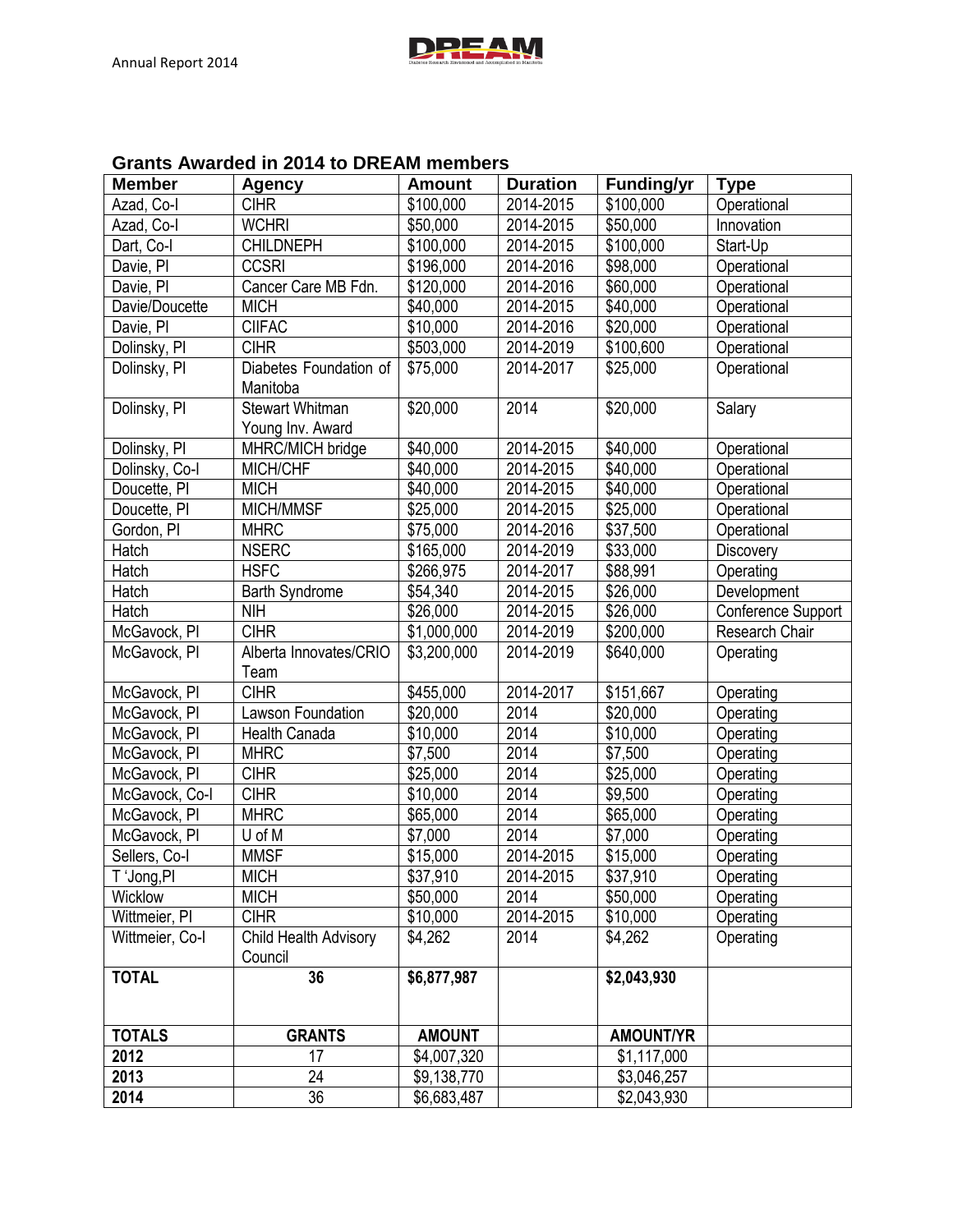

# **PUBLICATIONS**



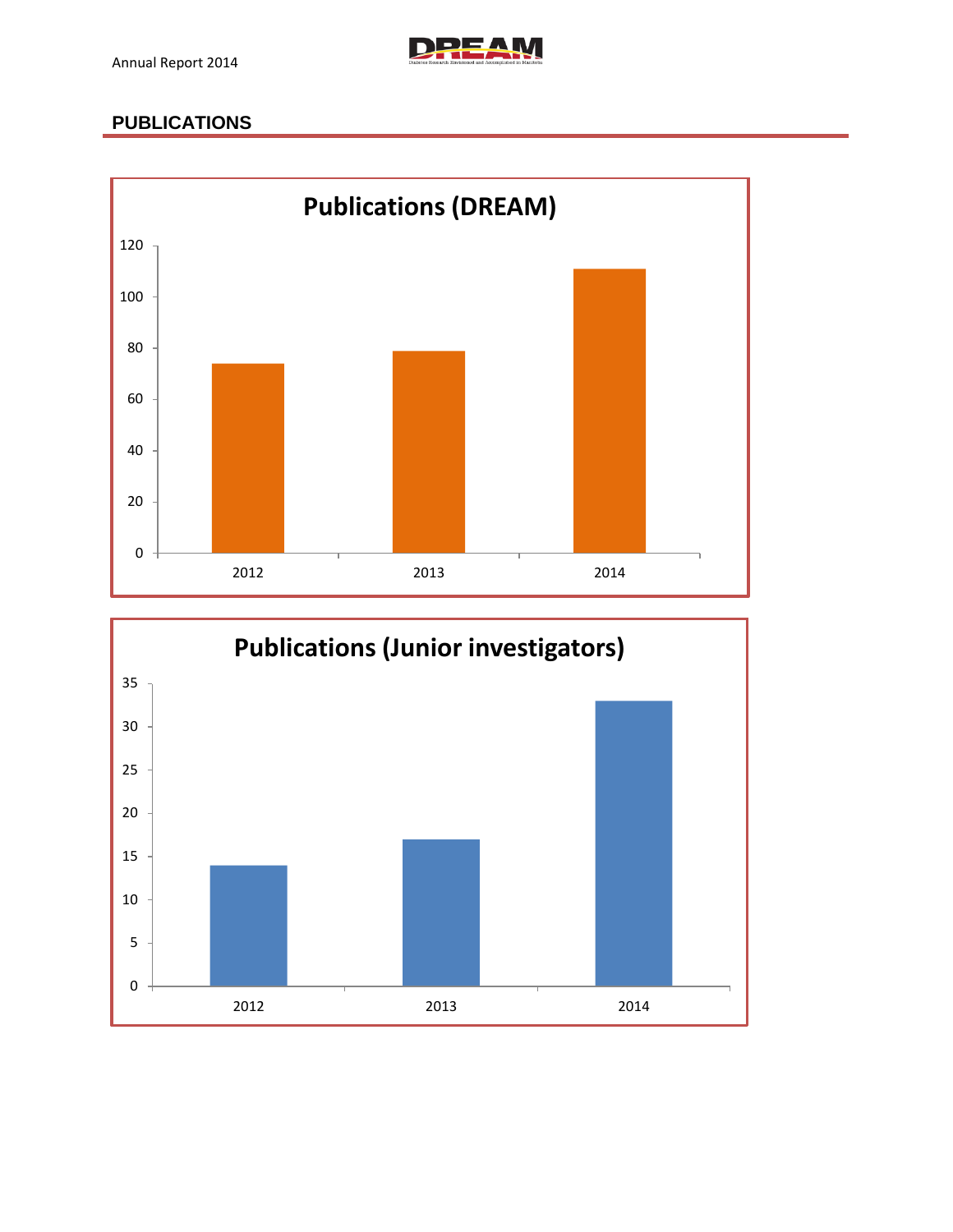

### **Megan Azad**

#### **Publications 2014 (6)**

1. Bridgman SL, Azad MB, Field CJ, Letourneau N, Johnston DW, Kaplan BJ, Kozyrskyj AL. Maternal perspectives on the use of probiotics in infants*. BMC Complementary and Alternative Medicine* 2014. (In Press)

2. Persaud RP, Azad MB, Chari RS, Becker AB, Sears MR, Kozyrskyj AL. Perinatal antibiotic exposure of neonates in Canada and associated risk factors: a population-based study. *The Journal of Maternal-Fetal & Neonatal Medicine* 2014. (In Press)

3. Azad MB, Bridgman SL, Becker AB, Kozyrskyj AL. Infant antibiotic exposure and the development of childhood overweight and central adiposity. *International Journal of Obesity*  2014. (In Press)

4. Konya T, Koster B, Maughan H, Escobar M, Azad MB, Guttman D, Sears MR, Becker AB, Brook JR, Takaro TK, Kozyrskyj AL, Scott JA, and the CHILD Study Investigators. Associations between bacterial communities of house dust and infant gut. *Environmental Research* 2014. 131:25-30.

5. Azad MB, Coneys JG, Kozyrskyj AL, Field CJ, Ramsey CD, Becker AB, Friesen C, Abou-Setta AM, Zarychanski . Probiotic supplementation during pregnancy or infancy for the prevention of asthma and wheeze: A systematic review and meta-analysis. *British Medical Journal* 2013. 347:f6471.

6. Salman MS, Masood S, Azad MB, Chordirker BN. Ethnicity and Geographic Distribution of Pediatric Chronic Ataxia in Manitoba, Canada. *Canadian Journal of Neurological Sciences* 2014. 41:29-36.

### **Tom Blydt-Hansen**

### **Publications 2014 (4)**

1. Arias M, Rush D, Wiebe C, Gibson I, Blydt-Hansen T, Nickerson P, Sellarés J, López-Hoyos M, San Segundo D, Crespo-Leiro M, Marzoa-Rivas R, Barge-Caballero E, Paniagua-Martín M, Román A, Serón D, Böhmig G, Schwaiger E.. (2014). Antibody-Mediated Rejection: Analyzing the Risk, Proposing Solutions.. Transplantation. 98(3): 3-21.

2. Mathur S, Janaudis-Ferreira T, Wickerson L, Singer LG, Patcai J, Rozenberg D, Blydt-Hansen T, Hartmann EL, Haykowsky M, Helm D, High K, Howes N, Kamath BM, Lands L, Marzolini S, Sonnenday C.. (2014). Consensus Recommendations for a Research Agenda in Exercise in Solid Organ Transplantation.. American Journal of Transplantation.

3. Blydt-Hansen TD , Pierce CB , Cai Y , Samsonov D , Massengill S , Moxey-Mims M , Warady BA , Furth SL. (2014). Medication Treatment Complexity and Adherence in Children with CKD.. Clinical journal of the American Society of Nephrology. 9(2): 247-54.

4. Humar, Atul; Kucirka, Lauren; Wright, Linda; Gill, John; Renner, Eberhard; Kiberd, Bryce; Segev, Dorry; Kim, Joseph; Knoll Greg; Blydt-Hansen, Tom et al. (2014). Guidance on the use of increased infectious risk donors for organ transplantation. Transplantation.

### **Dr. Allison Dart**

### **Journal Articles 2014 (9)**

1. Blydt-Hansen,TD; Dart, AB. (2014). How should we identify early chronic kidney disease risk in nonkidney transplant recipients?. Pediatric Transplant. 18(7): 661-2.

2. Sood MM, Manns B, Dart A, Hiebert B, Kappel J, Komenda P, Molzahn A, Naimark D, Nessim S, Rigatto C, Soroka S, Zappitelli M, Tangri N. (2014). Variation in the Level of eGFR at Dialysis Initiation across Dialysis Facilities and Geographic Regions. Clin J Am Soc Nephrol. 9(10): 1747-56.

3. Dart A, Wicklow B, Sellers E, Dean H, Malik S, Walker J, Chateau D, Blydt-Hansen T, McGavock J.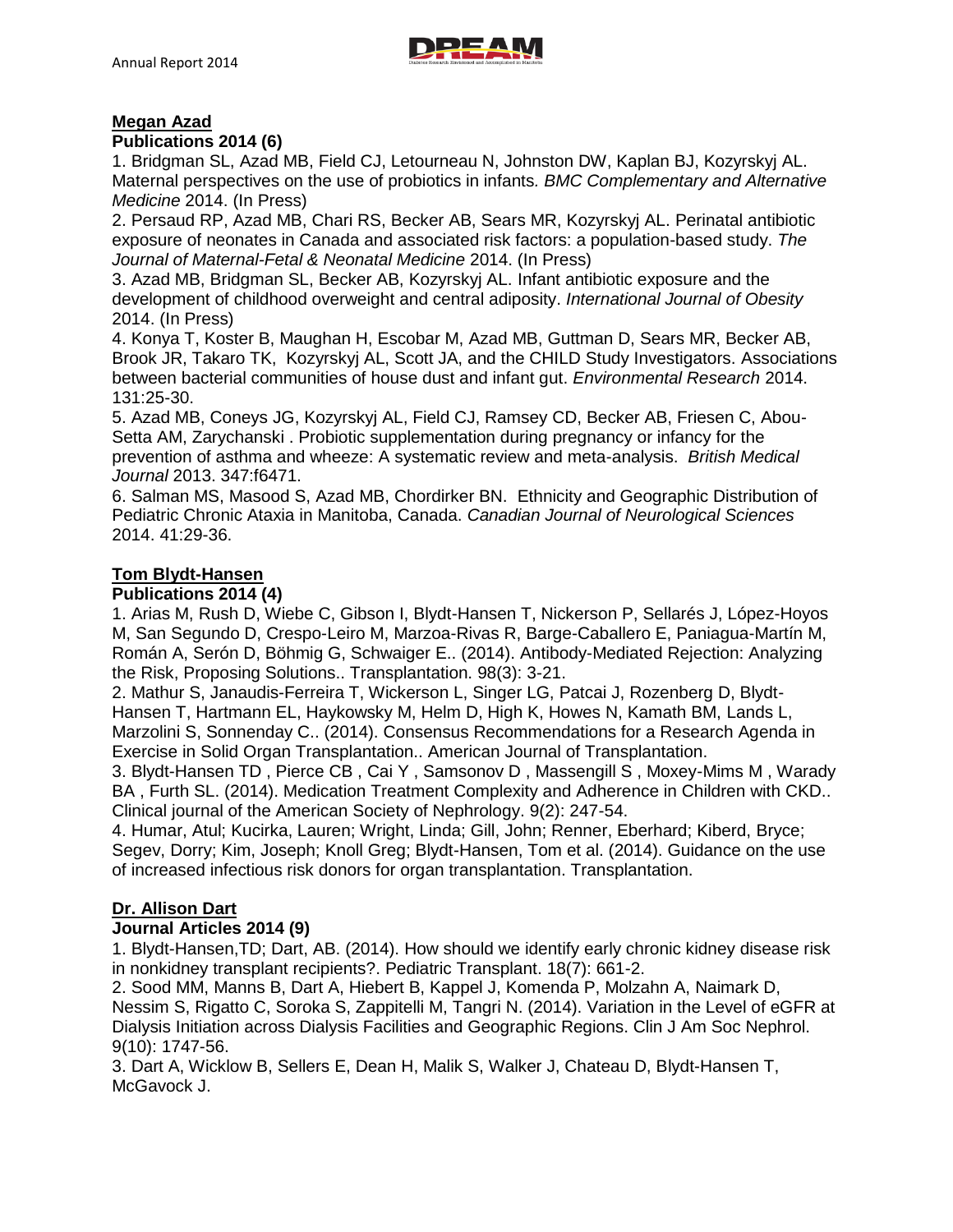

(2014). The Improving renal Complications in Adolescents with type 2 diabetes through Research (iCARE) cohort study: rationale and protocol. Canadian Journal of Diabetes. 38(5): 349-55.

4. Samuel, S.; Scott, S.; Morgan, C.; Dart, A.; Mammen, C.; Parekh, R.; Nettel-Aguirre, A.; Eddy, A. et al.(2014). The Canadian Childhood Nephrotic Syndrome (CHILDNEPH) Project: overview of design and methods. Canadian Journal of Kidney Health and Disease. 1(17) 5. AB Dart,CA Ruth,EA Sellers,Wendy Au, HJ Dean. (2014). Pre-gestational and Gestational Diabetes are Associated with Congenital Anomalies of the Kidney and Urinary Tract. American Journal of Kidney Diseases.

6. Bikaramjit, SM; Manns, BJ; Dart,AB Kappel,J; Molzahn,A; Naimark, D; Nessim,S; Soroka,S; Zappitelli, M; Sood, M. (2014). An assessment of dialysis provider's attitudes towards timing of dialysis initiation in Canada. Canadian Journal of Kidney Health and Disease. 3(1)

7. Sood MM, Tangri N, Hiebert B, Kappel J, Dart A, Levin A, Manns B, Molzahn A, Naimark D, Nessim SJ, Rigatto C, Soroka SD, Zappitelli M, Komenda P. (2014). Geographical and regional variation in the use of peritoneal dialysis in Canada: A cohort study.. Open Canadian Medical Association Journal. 2(1):E36-44.

8. Samuel S, Bitzan M, Zappitelli M, Dart A, Mammen C, Pinsk M, Cybulsky AV, Walsh M, Knoll G , Hladunewich M , Bargman J , Reich H , Humar A , Muirhead N. (2014). Canadian Society of Nephrology Commentary on the 2012 KDIGO Clinical Practice Guideline for Glomerulonephritis: Management of Nephrotic Syndrome in Children. American journal of kidney diseases : the official journal of the National Kidney Foundation. 63:(3): 354-62. 9. Cybulsky AV , Walsh M , Knoll G , Hladunewich M , Bargman J , Reich H , Humar A , Samuel S , Bitzan M , Zapitelli M , Dart A , Mammen C , Pinsk M , Muirhead N. (2014). Canadian Society of Nephrology Commentary on the 2012 KDIGO Clinical Practice Guideline for Glomerulonephritis: Management of Glomerulonephritis in Adults. American journal of kidney diseases: the official journal of the National Kidney Foundation. 63(3): 363-77.

## **Jim Davie**

## **Publications 2014 (7):**

1. Khan, D.H., Gonzalez, C., Cooper, C., Sun, J.M., Chen, H.Y., Healy, S., Xu, W., Smith, K.T., Workman, J.L.,, Leygue, E., and Davie, J.R. (2014) RNA-dependent dynamic histone acetylation regulates MCL1 alternative splicing. **Nucleic Acids Res**., 42, 1656-1670**.**

2. Khan, D.H. and Davie, J.R. (2014) Dual cross-linking ribonucleoprotein immunoprecipitation assay. **Biochem Cell Biol.** 92, 317-319.

3. Jahan, S. and Davie, J.R. (2014) Protein arginine methyltransferases (PRMTs): role in chromatin organization. **Adv. Biol. Regul.** in press.

4. Gang, H., Hai, Y., Aviv, Y., Margulets, V., Leygue, L., Davie, J.R., and Kirshenbaum, L.A. (2014) Alternative splicing of Bnip3 switches cell life and death in cancer cells. **Cell Death and Differentiation**, in preparation.

5. Liyanage, V.R.B., Zachariah, R.M., Davie, J.R. and Rastegar, M. (2014) Ethanol deregulates MeCP2 *via* interplay between 5-methylcytosine and 5-hydroxymethylcytosine at its regulatory elements during neural stem cell differentiation. in review.

## **Book Chapters**

1. Drobic, B., Pérez-Cadahía, B., Khan, P., Healy, S. and Davie, J.R. (2014) Role of mitogen and stress activated kinases in histone phosphorylation. **Landes Bioscience. Editor:**  J. Simon C. Arthur. **ISBN:** 978-1-58706-661-0. Chapter 2, pp. 29-47.

2. Liyanage, V., Jarmasz, J.S., Murugeshan, N., Del Bigio, M.R., Rastegar, M. and Davie, J.R. (2014) DNA modifications: Function and applications in normal and disease states. In: DNA Methylation. *Biology.* Guest Editor: Proof. Dr. Melanie Ehrlich. MDPI AG, Postfach, CH-4005 Basel, Switzerland.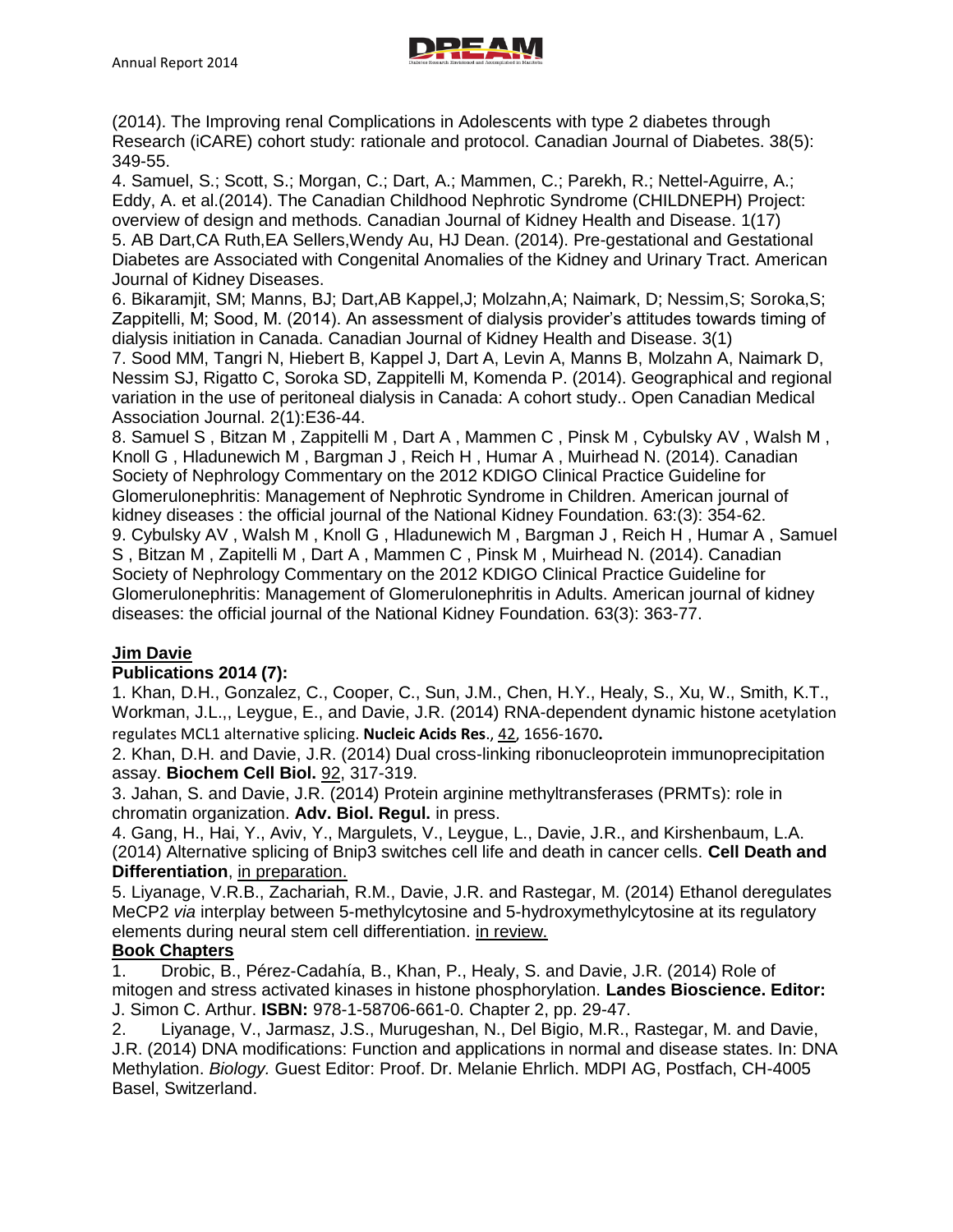## **Heather Dean**

### **Publications (15)**

1. Grymonpre R., Ateah C., Dean H., Heinonen T., Holmqvist M, MacDonald L., Ready E., Wener P.. Using an Interprofessional Education for Collaborative Person Centred Practice (IECPCP) Framework for Sustainable Program Implementation: The University of Manitoba Experience. Journal Interprofessional Care.

2. Dart A, Ruth C, Sellers E, Dean H. Pre-gestational and Gestation Diabetes are Associated with Congenital Anomalies of the Kidney and Urinary Tract. Am J Kidney Disease. In Press

3. Grymonpre R., Dean H., MacDonald L., Fricke M., Ateah C., Holmqvist M., Kural B., James M., Wener P. An Inventory of Interprofessional Learning Opportunities at the University of Manitoba: A 'Real Time' Quality Improvement Strategy (in press). Journal of Research in Interprofessional Education. Submitted

4. Dean H, Sellers E. Why Children with Diabetes Matter to all of Us: The Seven Generations. Can Journal of Diabetes. 38: 219-218.

5. Dart A., Wicklow B., Sellers E., Dean H., Malik S., Walker J., Chateau D., Blydt-Hansen T., McGavock J.. The Improving renal Complications in Adolescents with type 2 diabetes through Research (iCARE) cohort study: rationale and protocol.. Canadian Journal of Diabetes. In Press

6. Singer J., Putulik C., Martin B., Dean H., Trepman E., Embil J.. Food Consumption, Obesity, and Abnormal Glycemic Control in a Canadian Inuit Community. Clinical Obesity. In Press 7. Reid A., Hui A., Beck L., Ludwig S., McGavock J., Phillips-Beck W., Dean H., Shen G. (2014). Reducing Barriers for Pregnant Women in Rural/Remote First Nations Communities to Participate in Prenatal Program Through Community-Oriented Approaches. Am J Public Healht. In Press

8. Dean HJ, MacDonald L, Alessi-Severini S, Halipchuk JA, Sellers EA, Grymonpre RE. (2014). Elements and enablers for interprofessional education clinical placements in diabetes teams. Can J Diabetes. 38(4): 273-8.

9. Sellers E, Marks S, Rodd C, Wicklow B, Dean H.. (2014). Atypical diabetes: clarifying the muddy waters. CMAJ - Letter to the editor.

10. Joyal K, Katz C, Dean HJ, Harder N.. (2014). Interprofessional Education using Simulation of an Overnight Inpatient Ward Shift.. Journal of Interprofessional Care.

11. Knip M, Åkerblom HK, Becker D, Dosch HM, Dupre J, Fraser W, Howard N, Ilonen J, Krischer JP, Kordonouri O, Lawson ML, Palmer JP, Savilahti E, Vaarala O, Virtanen SM; TRIGR Study Group. (2014). Hydrolyzed infant formula and early β-cell autoimmunity: a randomized clinical trial. JAMA. 311(22): 2279-87.

12. Eskicioglu P, Halas J, Sénéchal M, Wood L, McKay E, Villeneuve S, Shen GX, Dean H, McGavock JM.. (2014). Peer mentoring for type 2 diabetes prevention in first nations children. Pediatrics. 133(6): 1624-31.

13. Mollard R., Senechal M., MacIntosh A., Hay J., Wicklow B., Wittmeier K., Sellers E., Dean H., Ryner L., Berard L., McGavock J. (2014). Dietary determinants of hepatic steatosis and visceral adiposity in overweight and obese youth at risk of type 2 diabetes. J Clinical Nutrition. 99(4): 801-12.

14. Eskiciouglu P., Halas J., Senechal M., Wood L., McKay E., Villeneuve S., Shen G., Dean H., McGavock J. (2014). The Aboriginal Youth Mentorship Program (AYMP): Peer mentoring for Type 2 Diabetes Prevention in First Nations children living in a northern isolated setting. Pediatrics. 133: 1624-31.

15. Israels SJ, McNicol HJ, Dean HJ , Cognasse F, Sellers EAC. (2014). Markers of Platelet Activation in Adolescents with Diabetes Mellitus. Diabetes Care.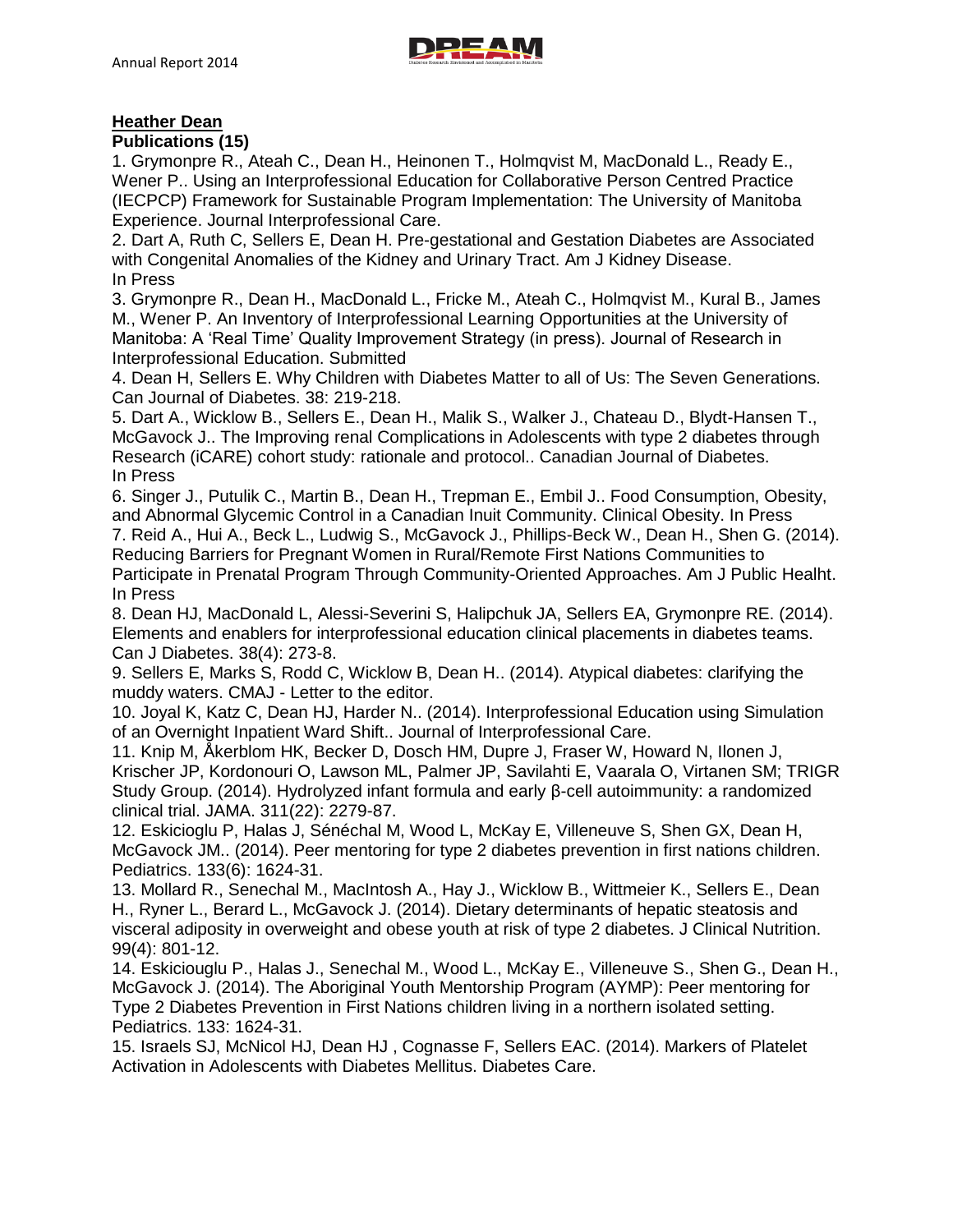

## **Vern Dolinsky**

**Publications (10)**

1. DOLINSKY V.W. and Dyck, J.R.B. Experimental studies of the molecular pathways regulated by exercise and resveratrol in heart, skeletal muscle and the vasculature. *Molecules* **19**: 14919-14947 (2014).

2. Baczko, I., Liknes, D., Yang, W., Hamming, K., Searle, G., Jaeger, K., Husti, Z., Klausz, G., Pap, R., Saghy, L., Varro, A., **DOLINSKY V.W.,** Shaohua, W., Rauniyar, V., Hall, D., Dyck, J.R.B. and Light, P.E. Characterization of a novel multi-functional resveratrol derivative for the treatment of atrial fibrillation. *Br. J. Pharmacol.* **171**: 92-106 (2014) 3. Guo, J., Breen, D.M., Pereira, T.J., Zhang, H., Ghanim, H., Mroziewicz, M., Fantus, I.G., Bendeck, M.P., Dandona, P., **DOLINSKY V.W.,** Heximer, S.P., and Giacca, A. The Vasculo-protective effects of insulin are endothelial nitric oxide synthase-dependent. *Atherosclerosis* (2014) Revision requested.

4. Guo, J., Pereira, T.J., Breen, D.M., **DOLINSKY V.W.** and Giacca, A. Metformin does not decrease neointimal formation in a rat model of restenosis. *Am. J. Physiol. Endo. Metab.* (2014) Revision requested.

5. Pereira, T.J., Fonseca, M.A., Campbell, K.E., Moyce, B.L. Cole, L.K., Hatch, G.M., Klein, J., Aliani, M. and **DOLINSKY V.W.** Gestational diabetes alters the hepatic metabolite profile and contributes to steatosis in young rat offspring. *J. Physiol.* (2014)

6. Cheung, K., Cole, L.K., Ma, X., Xiang, B., Chen, K., Myal, Y. Hatch, G.M., Tong, Q. and **DOLINSKY V.W.** SIRT3 attenuates doxorubicin-induced oxidative stress and improves mitochondrial respiration in cardiac myocytes. J. Biol. Chem. (2014) Revision requested. 7. Wicklow, B., Wittmeier, K., 't Jong, G.W., McGavock, J., Robert, M., Duhamel, T. and **DOLINSKY V.W.** Safety and efficacy of resveratrol for the treatment of non-alcoholic fatty liver disease and associated insulin resistance in overweight and obese adolescents: rationale and protocol. *Biochemistry and Cell Biology* (2014).

8. Pereira, T.J., Moyce, B.L. Kereliuk, S., and **DOLINSKY V.W.** Influence of Maternal Overnutrition and Gestational Diabetes on the Programming of Metabolic Health Outcomes in the Offspring: Experimental Evidence. *Biochemistry and Cell Biology* (2014).

9. **DOLINSKY, V. W.,** Soltys, C.L., Rogan, K.J., Zordoky, B.N., Haykowsky, M.J., Young, M.E., Jones, L.W. and Dyck, J.R.B. Resveratrol prevents pathological but not physiological cardiac hypertrophy via differential regulation of pro-hypertrophic signaling pathways. *J. Mol. Med.* (2014)

## **BOOK CHAPTERS**

1. Meija, E., **DOLINSKY V.W.** and Hatch, G.M. Role of phospholipases in regulation of cardiolipin biosynthesis and remodeling in the heart and mammalian cells. In: *Phospholipases in Health and Disease*, edited by P.S. Tappia and N.S. Dhalla (2014). New York: Springer Science. p. 39-53

### **Christine Doucette**

### **Journal Articles 2014 (1)**

1. Troy J Pereira, Mario A Fonseca, Kristyn E Campbell, Brittany L Moyce, Laura K Cole, Grant M Hatch, Christine A Doucette, Julianne Klein, Michel Aliani, Vernon W Dolinsky. (2014). Maternal gestational diabetes mellitus increases the susceptibility of rat offspring to obesity and hepatic steatosis via disrupted liver metabolome. The Journal of Physiology.

## **Paul Fernyhough**

### **Publications (4)**

1. Roy Chowdhury, S.K., Saleh, A., Akude, E., Smith, D.R., Tessler, L., Calcutt, N.A. and P. Fernyhough (2014). Ciliary neurotrophic factor signals via STAT3 to enhance mitochondrial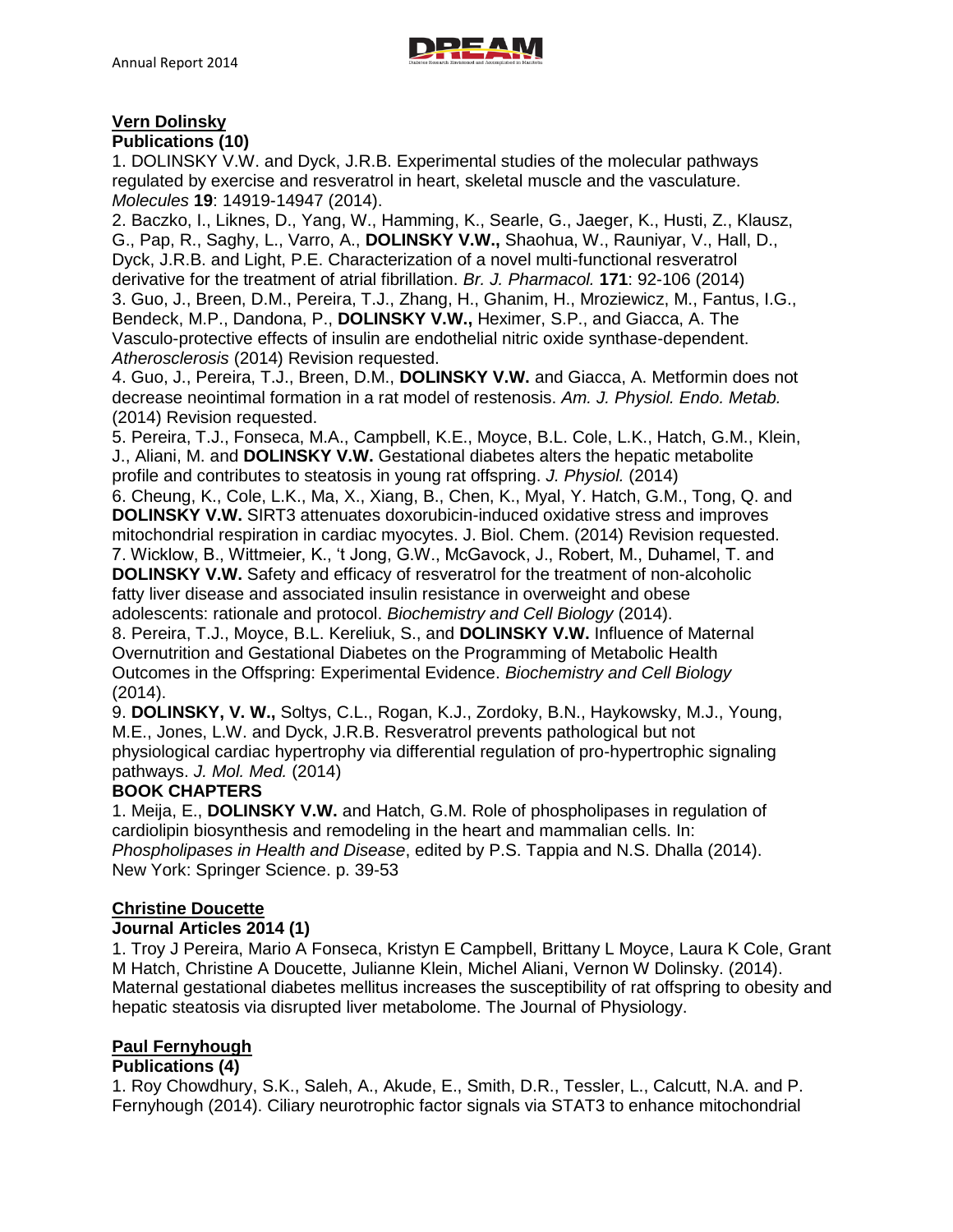

bioenergetics in neurons from streptozotocin-diabetic rodents. Cellular and Molecular Neurobiology. 34, 643-649.

2. Verkhratsky, A. and P. Fernyhough (2014). Calcium signalling in sensory neurones and peripheral glia in the context of diabetic neuropathies. Cell Calcium. In Press.

3. Menard, C.E., Durston, M., Zherebitskaya, E., Smith, D.R., Glazner, G.W., Fernyhough, P., Freed, D.H., Tian, G., and R.C. Arora (2014). Temporal dystrophic remodeling within the intrinsic cardiac nervous system of the streptozotocin-induced diabetic rat model. Acta Neuropathologica Communications. 2, 60.

4. Biessels, G.-J., Calcutt, N.A., Cotter, M., Feldman, E.L., Fernyhough, P., Mizisin, A.J., and A.A. Sima et al. (2014). Advances in phenotyping animal models of diabetic neuropathy: a consensus statement. Journal of Peripheral Nervous System. 19, 77-87.

### **Joe Gordon**

## **Publications 2014 (2)**

1. Mughal W, Nguyen L, Pustylnik S, Piotrowski S, Chapman C, Du M, Ali N, Grigull J, Halayko AJ, Aliani M, Pereira T, Dolinsky VW, Rampitsch C, McDermott JC, **Gordon JW.** A conserved MADS-box phosphorylation motif regulates mitochondrial function and skeletal, cardiac, and smooth muscle cell differentiation. (EMBO J, presubmission inquiry).

2. Archibald, A., Hossain, Z., Mughal, W., Friel, J., **Gordon, J.W.,** & Diehl-Jones, W. (2014). Regulation of enterocyte necrosis by Bnip3 following exposure to human milk fortifiers. American Journal of Physiology: Gastrointestinal and Liver Physiology. (in preparation).

### **Jon McGavock**

#### **Publications (22)**

1. Hay J, Wittmeier K, Wicklow B, MacIntosh A, Dean H, Sellers E, Duhamel T, Ready E, Gardiner P, McGavock J. (2014). Physical activity intensity and diabetes risk factors in overweight youth. The POWER Trial. Diabetes Care. Submitted

2. Wicklow B, Griffith A, Dumontet J, Venopaul N, McGavock J. (2014). Pancreatic triglyceride content is not associated with beta cell dysfunction in youth-onset type 2 diabetes. Pediatric Obesity. Submitted

3. Shen GX, Shafer L, Martens P, Sellers E, Torshizi A, Ludwig S, Phillips-Beck W, Heaman M, Prior H, McGavock J, Morris M, Dart A, Head HJ.. (2014). Impact of Breastfeeding Initiation on the Incidence of Type 2 Diabetes in Mothers and their Offspring: A Population-based Study in Manitoba.. NEJM. Submitted

4. Senechal M, Rempel M, MacIntosh A, Hay J, Wicklow B, Wittmeier K, Shen G, Duhamel T, McGavock J. (2014). Cardiorespiratory fitness is a determinant of the metabolic response to training in overweight adolescents. Diabetologia. Submitted

5. MacIntosh A, Mollard R, Rinaldi R, Torrance B, Ball GD, Majumdar S, Plotnikoff R, Veugelers P, Boule N, Wozny P, McCargar L, Downs S, Lewanczuk R, McGavock JM. (2014). Is physical activity associated with remission to healthy weight status in obese youth?. Pediatric Obesity. **Submitted** 

6. Dart A, Wicklow B, Sellers E, Dean H, Malik S, Walker J, Chateau D, Blydt-Hansen T, McGavock J. (2014). The Improving renal Complications in Adolescents with type 2 diabetes through Research (iCARE) cohort study: rationale and protocol.. Can. J Diabetes. Revision Requested

7. Comte M, Hobin E, Manske S, Casey C, Griffith J, Leggett C, Veugelers P, Murnaghan D, McGavock J. (2014). Is the Provision of Physical Education to Senior Years Students Associated With Greater Physical Activity Levels? Insight into a Province-Wide Policy. Journal of Physical Activity and Health. Published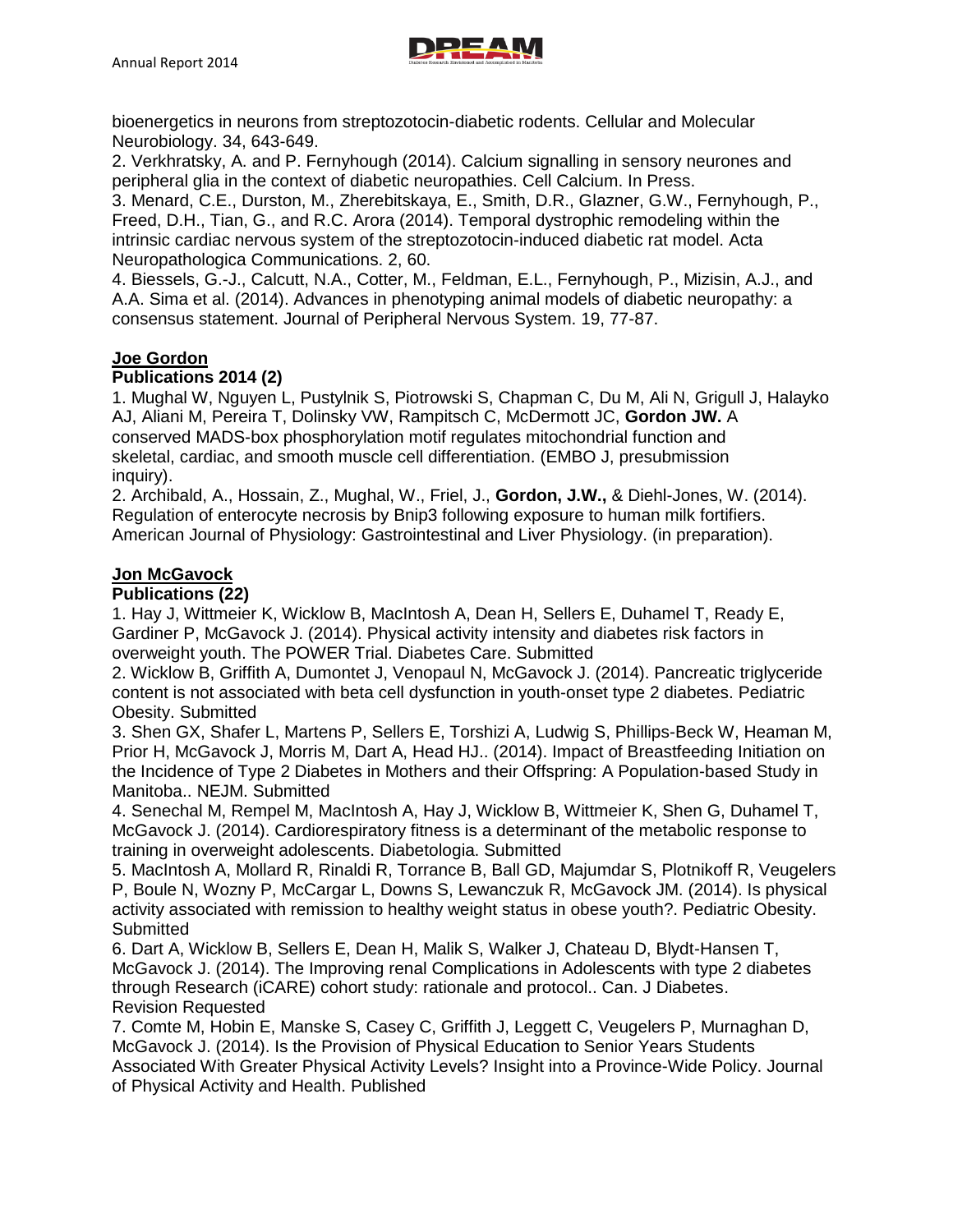

8. Protudjer J, Dumontet J, McGavock J. (2014). My Voice: A qualitative study of the lived experience of managing type 2 diabetes with lifestyle choices in adolescents. Canadian Journal of Diabetes. Accepted

9. MacMillan F, Yardley J, Hay J, MacIntosh A, Wicklow B, Wittmeir K, McGavock J. (2014). The blood pressure response to exercise is not exaggerated in youth with type 2 diabetes. Pediatric Diabetes. In Press

10. Senechal M, McGavock J, Church T, Lee D, Earnest CP, Sui X, Blair S. (2014). Cut-Points of Muscle Strength Associated with Metabolic Syndrome in Men in the Aerobics Center Longitudinal Study.Medicine and Science in Sports and Exercise. 46(8): 1475-81.

11. Saad V, Wicklow B, Wittmeier K, Hay J, MacIntosh A, Ryner L, Berard L, McGavock J.. (2014). A practical algorithm to predict hepatic steatosis in obese youth. Pediatric Obesity. 12. Vander Ploeg KA, Maximova K, McGavock J, Davis W, Veugelers P. (2014). Do schoolbased physical activity interventions increase or reduce inequalities in health?. Soc Sci Med.. 112: 80-87.

13. Schaefer L, Plotnikoff RC, Majumdar SR, Mollard R, Woo M, Sadman R, Rinaldi RL, Boulé N, Torrance B, Ball GD, Veugelers P, Wozny P, McCargar L, Downs S, Lewanczuk R, Gleddie D, McGavock J. (2014). Outdoor Time Is Associated with Physical Activity, Sedentary Time, and Cardiorespiratory Fitness in Youth.. J. Pediatrics.

14. Sénéchal M, Ayers CR, Gore MO, See R, Abdullah SR, Berry JD, McGuire DK, McGavock J. (2014) Is Cardiorespiratory Fitness a Determinant of Cardiomyopathy in the Setting of Type 2 Diabetes? Diabetes and Vascular Disease Research.Published

15. McLean L, Russell K, Tenenbein M, Warda L, McGavock J.. (2014). Age and the risk of All-Terrain Vehicle (ATV)-related injuries in children and adolescents: Injury patterns and legislative impact assessment through the Canadian Hospitals Injury Reporting and Prevention Program CHIRPP database. CMAJ. Submitted

16. Schaffer L, Dean H, Martens P, Heaman M, Phillips-Beck W, Dart A, McGavock J, Shen GX. (2014) Long Term Impact of Gestational Diabetes on Subsequent Development of Type 2 Diabetes in Mothers and Offspring in Manitoba.. NEJM.

17. Eskicioglu P, Halas J, Sénéchal M, Wood L, McKay E, Villeneuve S, Shen GX, Dean H, McGavock JM. (2014). Peer mentoring for type 2 diabetes prevention in first nations children.. Pediatrics. 133(6):e1624-31.

18. Durksen A, Downs S, Mollard R, Forbes L, Ball G DC, McGavock J.. (2014). The Association Between Time Spent in Vigorous Physical Activity and Dietary Patterns in Adolescents: Cross-Sectional Study. J Phys Act Health. In Press

19. Mollard RC , Sénéchal M , Macintosh AC , Hay J , Wicklow BA , Wittmeier KD , Sellers EA , Dean HJ , Ryner L , Berard L , McGavock JM. (2014). Dietary determinants of hepatic steatosis and visceral adiposity in overweight and obese youth at risk of type 2 diabetes.. The American journal of clinical nutrition. Published

20. Santos RG , Durksen A , Rabbanni R , Chanoine JP , Lamboo Miln A , Mayer T , McGavock JM. (2014). Effectiveness of Peer-Based Healthy Living Lesson Plans on Anthropometric Measures and Physical Activity in Elementary School Students: A Cluster Randomized Trial. JAMA pediatrics.

21. Hobin E , So J , Rosella L , Comte M , Manske S , McGavock J. (2014). Trajectories of Objectively Measured Physical Activity among Secondary Students in Canada in the Context of a Province-Wide Physical Education Policy: A Longitudinal Analysis.. Journal of obesity. 2014 Published

22. Vander Ploeg KA , McGavock J , Maximova K , Veugelers PJ. (2014). School-Based Health Promotion and Physical Activity During and After School Hours.. Pediatrics.Published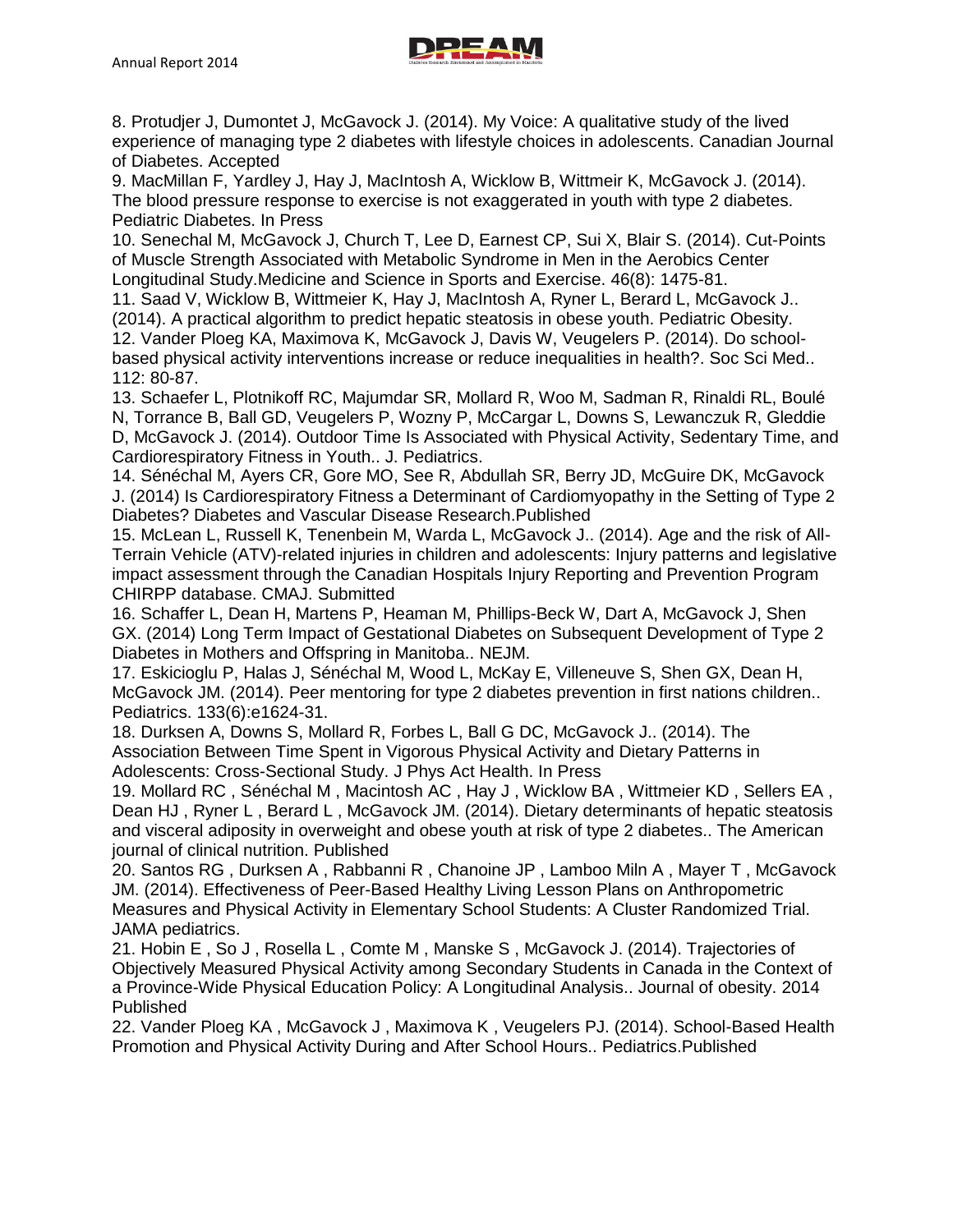

## **Grant Hatch**

### **Publications 2014 (11):**

1.Zhaojie, M., Ming, Z., Shengnan, W., Xiaojia, B., HATCH, G.M., Jingkai G., and Li, C. (2014) Amorphous solid dispersion of berberine with absorption enhancer demonstrates a remarkable hypoglycemic effect via improving its bioavailability. Intl. J. Pharmaceutics 467, 50-59.

2.Guan, F.Y., Gu, J., Li, W., Zhang, M., Ji, Y., Li, J, Li, C. and HATCH, G.M. (2014) Compound K protects pancreatic B-cells against apoptosis through inhibition of the AMPK/JNK pathway in type 2 diabetic mice and in MIN6 B-cell. Life Sciences 107, 42-49.

3. Poirier, S., Mamarbachi, M., Samami, S., Demers, A., Chang, T.Y., Vance, D.E., HATCH, G.M. and Mayer, G. (2014) The epigenetic drug 5-Azacytidine interferes with cholesterol and lipid metabolism. J. Biol. Chem. 289, 18736-18751.

4. Dalvi, D., Nguyen, H., Mitchel, R.W., On, N., Aukema, H.M, Miller, D.W. and HATCH, G.M. (2014) Exogenous arachidonic acid mediates permeability of human brain microvessel endothelial cells. J. Neurochem. (*submitted*).

5. Cheung, K., Cole, L.C., Xiang, B., Chen, K., Ma, X., Myal, Y., HATCH, G.M., Tong, Q. and Dolinsky, V.W. (2014) SIRT3 attenuates doxorubicin-induced oxidative stress and improves mitochondrial respiration in H9c2 cardiomyocytes. J. Biol. Chem. (*in revision*).

6. Pereira, T.J., Fonseca, M.A., Campbell, K.E., Moyce, B.L., Cole, L.K., HATCH, G.M., Doucette, C.A., Klein, J., Aliani, M. and Dolinsky, V.W. (2014) Maternal gestational diabetes mellitus increases the susceptibility of young rat offspring to diet-induced metabolic syndrome. J. Physiol. (London) (*submitted*)

7. Dalvi, S., On, N., Nguyen, H., Pogorzelec, M., Miller, D.W. and HATCH, G.M. (2014) The blood brain barrier: Regulation of fatty acid and drug transport. In: *Neurochemistry* (Heinbockel, T., ed.), ISBN: 978-953-51-1237-2, InTech:

[http://www.intechopen.com/books/neurochemistry/the-blood-brain-barrier-regulation-of-fatty](http://www.intechopen.com/books/neurochemistry/the-blood-brain-barrier-regulation-of-fatty-acid-and-drug-transport)[acid-and-drug-transport.](http://www.intechopen.com/books/neurochemistry/the-blood-brain-barrier-regulation-of-fatty-acid-and-drug-transport) Rijeka, Croatia, pp. 1-58.

8. Mejia, E.M, Nguyen, H. and HATCH, G.M. (2014) Mammalian cardiolipin biosynthesis. Chem. Phys. Lipids. 179, 11-16.

9. Mejia, E.M., Cole, L. and HATCH, G.M. (2014) Cardiolipin metabolism and the role it plays in heart failure and mitochondrial supercomplex formation. Cardiovasc. Hematol. Disord. Drug Targets. 14, 98-106.

10. Mejia, E.M. and HATCH, G.M. (2014) Mitochondrial Phospholipids: Role in Mitochondrial Function. J. Bioenerg. Biomembr. (*accepted*)

11. Chang, W., Chen, L. and HATCH, G.M. (2014) Berberine as a therapy for type 2 diabetes and its complications: From mechanism of action to clinical studies. Biochem. Cell Biol. (submitted).

# **Elizabeth Sellers**

### **Publications 2014 (9)**

1. Hui AL, Ludwig S, Gardiner P, Sevenguysen G, Dean HJ, Sellers EA, McGavock J, Morris M, Sen GX, Jiang D.. (2014). Effects of lifestyle intervention on dietary intake, physical activity level, and gestational weight gain in pregnant women with different pre-pregnancy Body Mass Index in a randomized control trial. BMC Pregnancy Childbirth. 14(1): 331.

2. Dean HJ, Sellers EA. (2014). Why children with diabetes matter to all of us: the seven generations. Can J Diabetes. 38(4): 217-8.

3. Aylward NM, Shah N, Sellers EAC. (2014). The ketogenic diet for the treatment of myoclonic astatic epilepsy in a child with type 1 diabetes mellitus. Can J Diabetes. 38(4): 223-4.

4. Kozyrskyj AL, Zeng Y, Saurek-Aleksandroska N, Sellers EA, Ramsey CD, Becker AB. (2014). Insulin Resistance , puberty, and nonatopic asthma in adolescent girls. Am J Respir Crit Care Med. 190(4):474-7.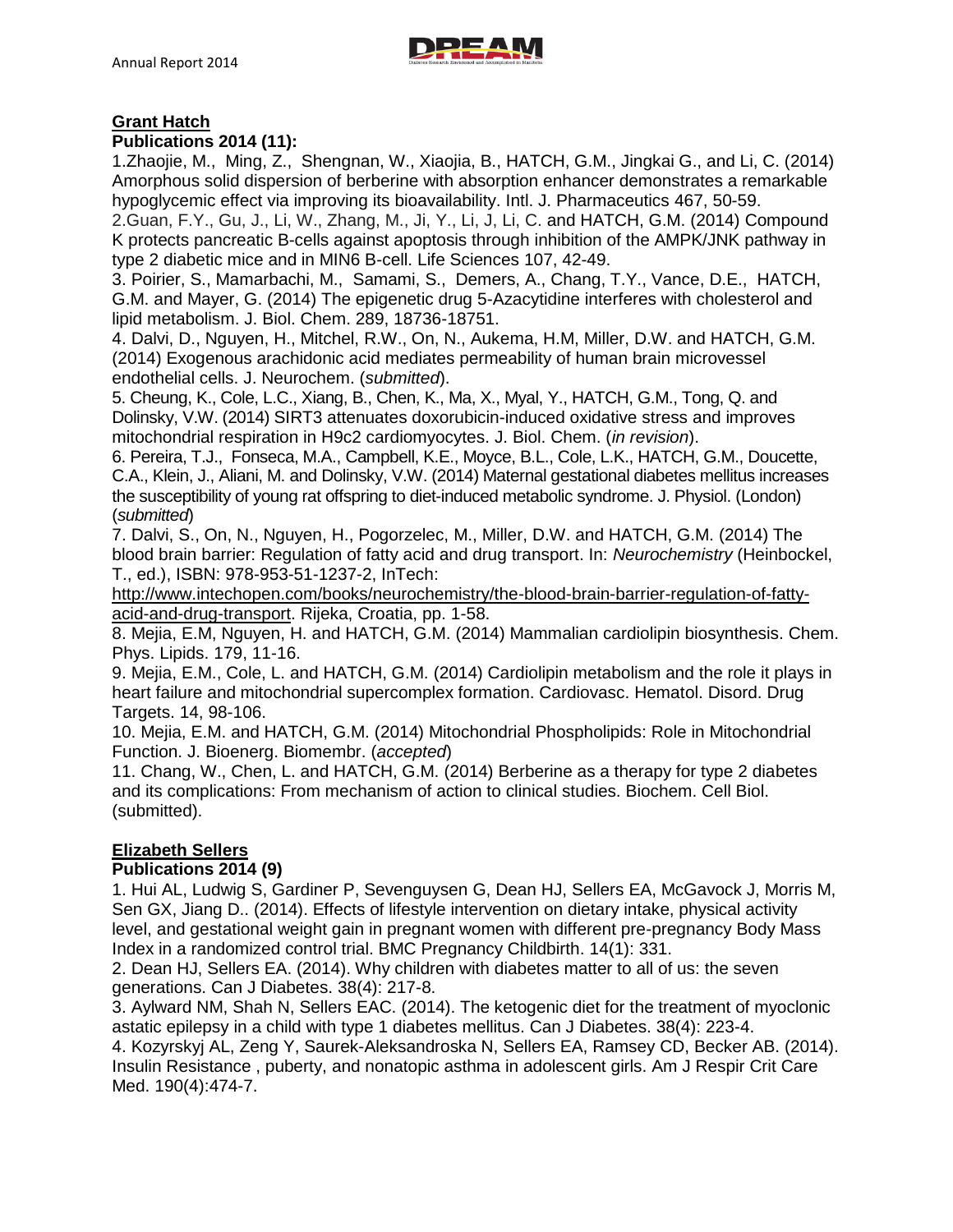

5. Dean HJ, MacDonald L, Aleesi-Severini S, Halipchuk J, Sellers EAC, Grymonpre R.. (2014). Elements and enablers for interprofessional education clinical placements in diabetes teams. Can J Diabetes.38(4): 273-8.

6. Israels SJ, McNichol A, Dean HJ, Cognasse F, Sellers EAC. (2014). Markers of platelet activation are increased in adolescents with type 2 diabetes. Diabetes Care. 37(8): 2400-3. 7. Wicklow BA, Sellers EAC. (2014). Maternal health issues and cardio-metabolic outcomes in the offspring: a focus on Indigenous populations. Best Practice and Research Clinical Obstetrics and Gynecology.

8. Mollard RC , Sénéchal M , Macintosh AC , Hay J , Wicklow BA , Wittmeier KD , Sellers EA , Dean HJ , Ryner L , Berard L , McGavock JM. (2014). Dietary determinants of hepatic steatosis and visceral adiposity in overweight and obese youth at risk of type 2 diabetes.. The American journal of clinical nutrition.

9. Dart AB , Martens PJ , Rigatto C , Brownell MD , Dean HJ , Sellers EA. (2014). Earlier onset of complications in youth with type 2 diabetes. Diabetes care

# **Geert 't Jong**

### **Publications 2014 (1)**

Koffeman AR, Valkhoff VE, Jong GW, Warlé-van Herwaarden MF, Bindels PJ, Sturkenboom MC, Luijsterburg PA, Bierma-Zeinstra SM. Ischaemic cardiovascular risk and prescription of non-steroidal anti-inflammatory drugs for musculoskeletal complaints. Scand J Prim Health Care. 2014 Jun;32(2):90-8

### **Brandy Wicklow**

### **Journal Articles (5)**

1. Dart A., Wicklow B., Sellers E., Dean H., Malik S., Walker J., Chateau D., Blydt-Hansen T., McGavock J.. The Improving renal Complications in Adolescents with type 2 diabetes through Research (iCARE) cohort study: rationale and protocol. Canadian Journal of Diabetes. In Press

2.Sellers E, Dean H, Wicklow B, Marks S, Rodd C. (2014). Atypical diabetes: clarifying the muddy waters. CMAJ.Published

3. (2014). Pancreatic triglyceride content is not associated with youth onset type 2 diabetes. Journal of Clinical Endocrinology and Metabolism.

### Revision Requested

4. Wicklow B., Sellers E. (2014). Maternal health issues and cardio-metabolic outcomes in the offspring: a focus on Indigenous populations. Best Practice & Research clinical Obstetrics & Gynecology. (29.2)

5. Mollard RC, Sénéchal M, MacIntosh AC, Hay J, Wicklow BA, Wittmeier KD, Sellers EA, Dean HJ, Ryner L, Berard L, McGavock JM. (2014). Dietary determinants of hepatic steatosis and visceral adiposity in overweight and obese youth at risk of type 2 diabetes.. American Journal of Clinical Nutrition. 99(4): 804-812.

## **Kristi Wittmeier**

### **Publications 2014 (5)**

1.McGavock J, Hay J\*, Wittmeier K\*, MacIntosh A, Duhamel T, Sellers E, Dean H, Ready E, Berard L, Kriellaars D, Gardiner P, Wicklow B. *Physical Activity Intensity and Type 2 Diabetes Risk in Overweight Youth: The POWER Trial a Randomized Controlled Trial.* **Submitted to Obesity October 2014. \*denotes equal contribution to the work.** 2. Wittmeier K, Holland C, Hobbs K, Crawford L, Milne B, Beauchamp C, Morris M, Keijzer R. *Analysis of a parent initiated social media campaign for Hirschsprung's Disease.* Journal of

Internet Medical Research 2014 (In Press)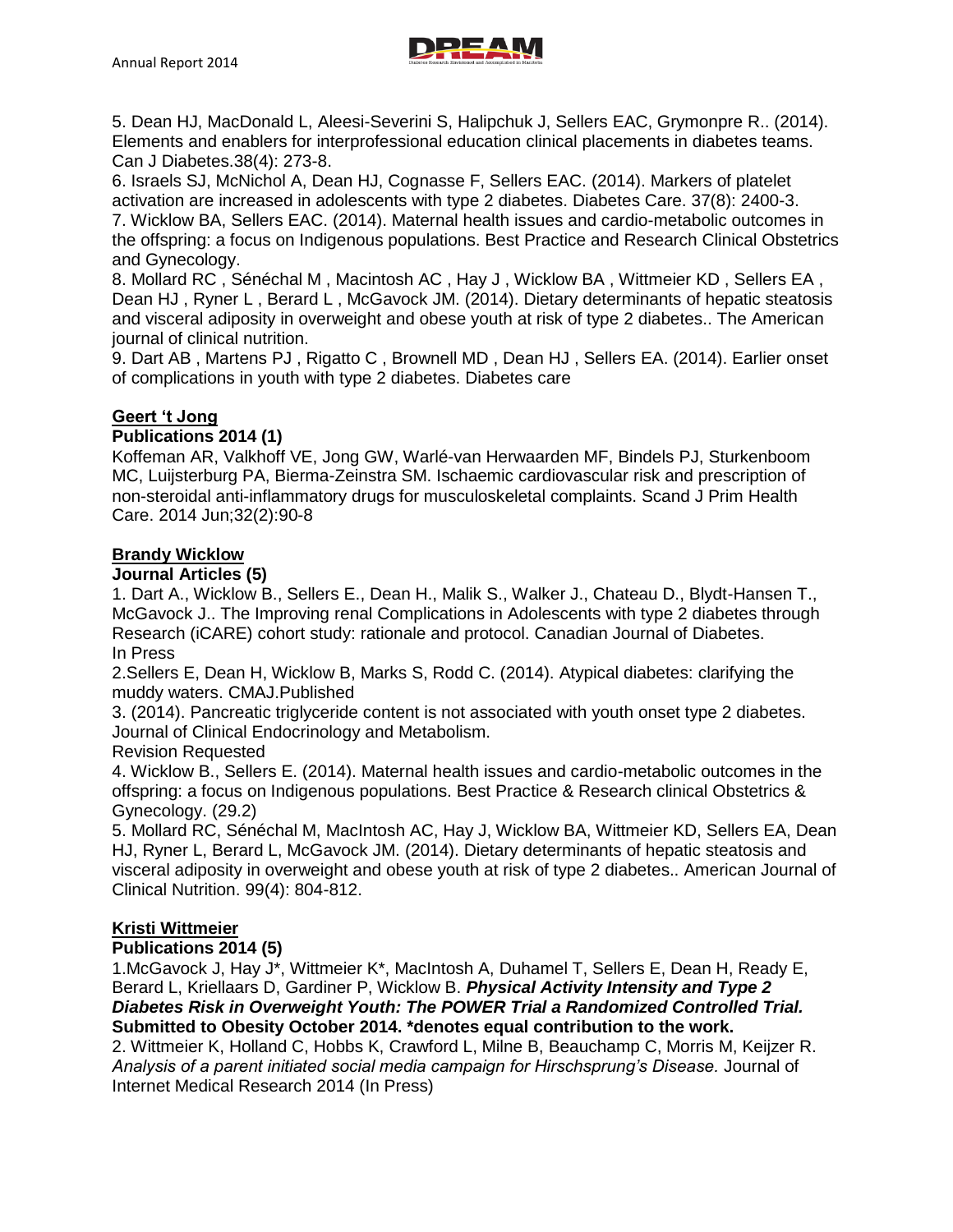

3. Lomotey R, Mulder K, Nilson JA, Schachter C, Wittmeier K, Deters R. *Mobile selfmanagement guide for young men with mild hemophilia in cases of minor injuries.* Network Modeling Analysis in Health Informatics and Bioinformatics 2014 3 (1), 1-10. 4. Daymont C, McDonald P, Wittmeier K, Reed M, Moffatt M. *Variability of physicians' thresholds for neuroimaging in children with recurrent headache.* 2014 BMC Pediatrics 14:162. 5. Mollard R, Sénéchal M, MacIntosh AC, Hay J, Wicklow BA, Wittmeier K, Sellers E, Dean H, Ryner L, Berard L, McGavock J. Dietary determinants of hepatic steatosis and visceral adiposity in overweight and obese youth at risk of type 2 diabetes. American Journal of Clinical Nutrition. Published online ahead of print Feb 2014.